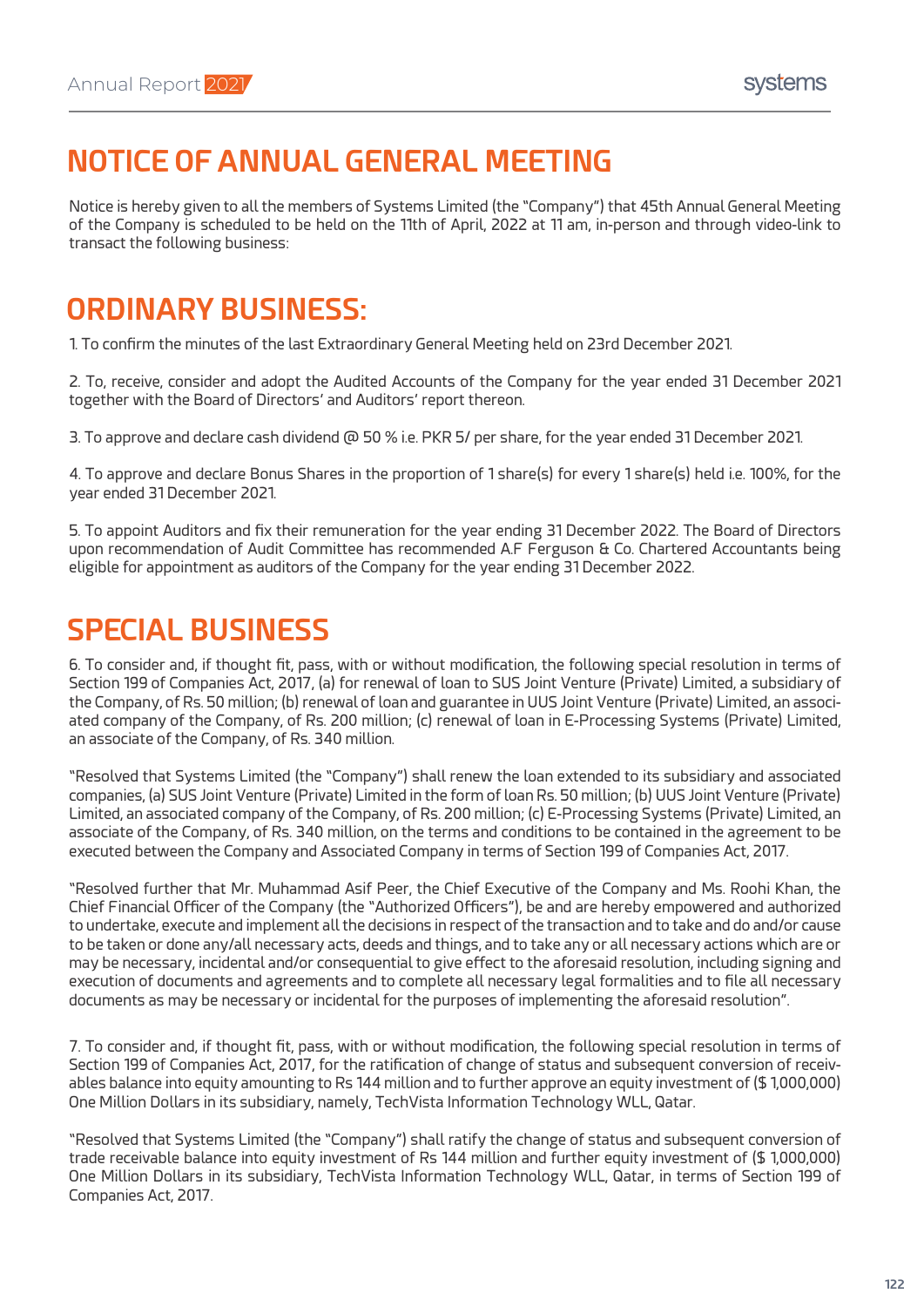"Resolved further that Mr. Muhammad Asif Peer, the Chief Executive of the Company, Ms. Roohi Khan, the Chief Financial Officer (the "Authorized Officer"), be and is hereby empowered and authorized to undertake, execute and implement all the decisions in respect of the Investment and to take and do and/or cause to be taken or done any/all necessary acts, deeds and things, and to take any or all necessary actions which are or may be necessary, incidental and/or consequential to give effect to the aforesaid resolution, including signing and execution of documents and agreements and to complete all necessary legal formalities and to file all necessary documents as may be necessary or incidental for the purposes of implementing the aforesaid resolution".

8. To consider and, if thought fit, pass, with or without modification, the following special resolution, for the shareholders ratification of the incorporated holding company in Netherlands for its associate, E-Processing Systems (Private) Limited, through a special share swap of equal value by-way-of SBP FE Circular No. 1 dated February 10, 2021.

"Resolved that Systems Limited (the "Company") incorporation of the holding company in Netherlands for its associate, E-Processing Systems (Private) Limited through a special share swap of equal value, by-way-of SBP FE Circular No.1 dated February, 2021 is ratified by the shareholders."

"Resolved further that Mr. Muhammad Asif Peer, the Chief Executive, Ms. Roohi Khan, the Chief Financial Officer of the Company (the "Authorized Officer"), be and is hereby empowered and authorized to undertake, execute and implement all the decisions in respect of the Investment and to take and do and/or cause to be taken or done any/all necessary acts, deeds and things, and to take any or all necessary actions which are or may be necessary, incidental and/or consequential to give effect to the aforesaid resolution, including signing and execution of documents and agreements and to complete all necessary legal formalities and to file all necessary documents as may be necessary or incidental for the purposes of implementing the aforesaid resolution".

### **OTHER BUSINESS:**

1. Any other Business with the permission of the Chair.

By Order of the Board

**Saad Hasan Aslam 21 March, 2022 Company Secretary**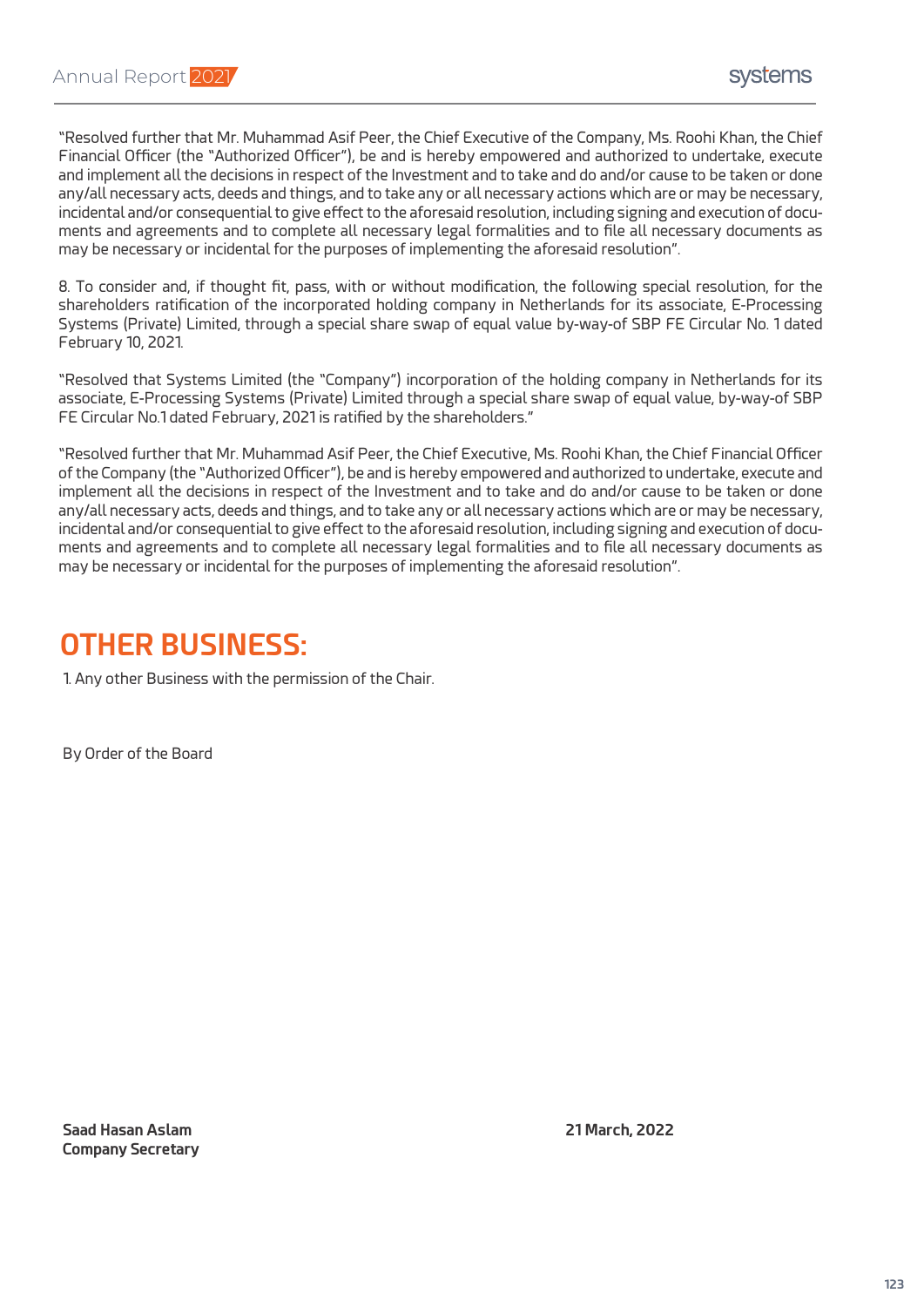### **NOTES:**

1. The Share Transfer books of the Company will be closed from 04 April 2022 to 11 April 2022 (both days inclusive). Transfer received at the address of M/s THK Associates (Pvt.) Limited, Plot No. 32-C, Jami Commercial Street 2, D.H.A., Phase VII, Karachi-75500. Pakistan at the close of business on 01 April 2022 will be treated in time for the purpose of above entitlement to the transferees.

2. A member entitled to attend and vote at the meeting may appoint another member as his/her proxy to attend and vote in his/her place. Proxies completed in all respect, in order to be effective, must be received at the Registered Office of the Company not less than forty-eight (48) hours before the time of meeting.

3. Pursuant to the directive of the Securities & Exchange Commission of Pakistan, CNIC numbers of shareholders are mandatorily required to be mentioned on Dividend Warrants. Shareholders are, therefore, requested to submit a copy of their CNIC (if not already provided) to the Company Share Registrar, M/s THK Associates (Pvt.) Limited, Plot No. 32-C, Jami Commercial Street 2, D.H.A., Phase VII, Karachi-75500. Pakistan.

4. The Government of Pakistan through Finance Act, 2019 made certain amendments in the Income Tax Ordinance, 2001 whereby different rates are prescribed for deduction of withholding Tax on the amount of dividend paid by the companies/banks. These tax rates are as follows:

- (a) For filers of income tax returns 15%
- (b) For non-filers of income tax returns 30%

To enable the Company to make tax deduction on the amount of cash dividend @15% instead of 30% all shareholders whose names are not entered into the Active Tax- payers list (ATL) provided on the website of FBR, despite the fact that they are filers, are advised to make sure that their names are entered into ATL before the date of payment of the cash dividend, otherwise tax on their cash dividend will be deducted @30% instead of 15%.

The joint shareholders are requested to provide shareholding proportions of principal shareholders & joint shareholders as withholding tax will be determined separately on Filer/Non-filer status based on their shareholding proportions otherwise it will be assumed that shares are equally held.

The Corporate shareholders having CDC account are required to have their National Tax Number (NTN) updated with their respective participants, whereas physical shareholders should send a copy of their NTN Certificate to the Company or Company's Share Registrar, M/s. THK Associates (Pvt.) Limited. The shareholders while sending NTN or NTN Certificate, as the case may be, must quote Company name and their respective folio numbers.

5. SECP through its notification SRO 787(1) /2014 dated September 8, 2014 has allowed the circulations of Audited Financial Statement along with Notice of Annual General Meeting to the Members through e-mail. Therefore, all members of the Company who wish to receive soft copy of Annual Report are requested to send their e-mail addresses. The consent form for electronic transmission could be downloaded from the Company Website: www.systemsltd.com Audited financial statements & reports are being placed on the aforesaid website.

6. All the account holders whose registration details are uploaded as per CDC Regulations shall authenticate their identity by showing original CNIC at the time of attending the meeting. In case of corporate entity, a certified copy of resolution of the Board of Directors / valid Power of Attorney having the name and specimen signature of the nominee should be produced at the time of meeting.

7. In order to make process of payment of cash dividend more efficient, e-dividend mechanism has been envisaged where shareholders can get amount of dividend credited into their respective bank accounts electronically without any delay. In this way, dividends may be instantly credited to respective bank accounts and there are no chances of dividend warrants getting lost in the post, undelivered or delivered to the wrong address, etc. The Securities and Exchange Commission of Pakistan (SECP) through Notice No. 8(4) SM/CDC 2008 dated 5 April 2013 has advised all Listed Companies to adopt e-dividend mechanism due to the benefits it entails for shareholders. In view of the above, you are hereby encouraged to provide a dividend mandate in favour of e-dividend by providing dividend mandate form duly filled in and signed.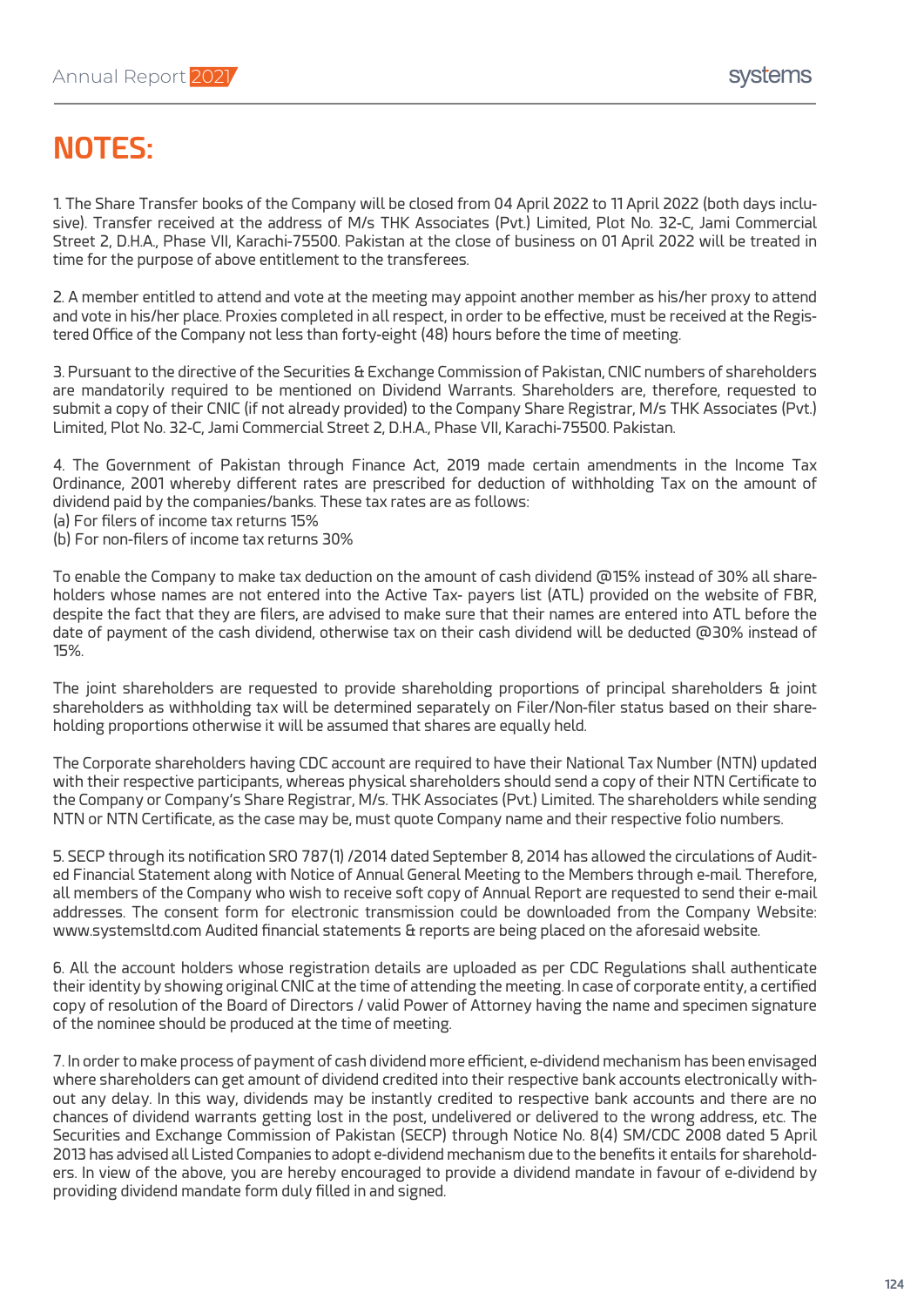

This statement set out the material facts concerning the special business to be transacted at the annual general meeting of the Company to be held on 11 April 2022.

# **AGENDA ITEM NO.6 (A)**

Nature of information required to be disclosed pursuant to The Companies (Investment in Associated Companies or Undertaking) Regulations, 2017, for investment in associated company M/S SUS Joint Venture (Pvt.) Limited is as follows:

| Ref. No. | <b>Requirement</b>                                                                                                                                                                    | <b>Relevant Information</b>                                                                                                                                    |  |  |
|----------|---------------------------------------------------------------------------------------------------------------------------------------------------------------------------------------|----------------------------------------------------------------------------------------------------------------------------------------------------------------|--|--|
| (A)      | .Disclosures for all types of investments:-<br>Regarding associated company or associated undertaking:-                                                                               |                                                                                                                                                                |  |  |
| Ĩ.       | name of the associated company                                                                                                                                                        | SUS Joint Venture (Private) Limited                                                                                                                            |  |  |
| ii       | basis of relationship                                                                                                                                                                 | 95 % shareholding / Common directorship                                                                                                                        |  |  |
| iii.     | earnings per share for the last three<br>vears                                                                                                                                        | N/A                                                                                                                                                            |  |  |
| iv       | break-up value per share, based on latest<br>audited financial statements;                                                                                                            | N/A                                                                                                                                                            |  |  |
| V        | financial position, including main items of<br>statement of financial position and profit<br>and loss account on the basis of its latest<br>financial statements; and                 | <b>Statement of Financial</b><br>Position - 31 December 2021                                                                                                   |  |  |
|          |                                                                                                                                                                                       | Non-current assets<br>Current assets<br>31,452,279<br>Shareholders' equity<br>23,730,191<br>Non-current liabilities<br><b>Current liabilities</b><br>7,722,088 |  |  |
|          |                                                                                                                                                                                       | Profit & Loss A/C - 31 December 2021                                                                                                                           |  |  |
|          |                                                                                                                                                                                       | Revenue<br>63,021,229<br>Cost of revenue<br>37,762,989<br>25,258,240<br>Gross profit<br>Profit for the year<br>23,224,428                                      |  |  |
| vi       | in case of investment in relation to a<br>project of associated company or<br>associated undertaking that has not<br>commenced operations, following<br>further information, namely,- | N/A                                                                                                                                                            |  |  |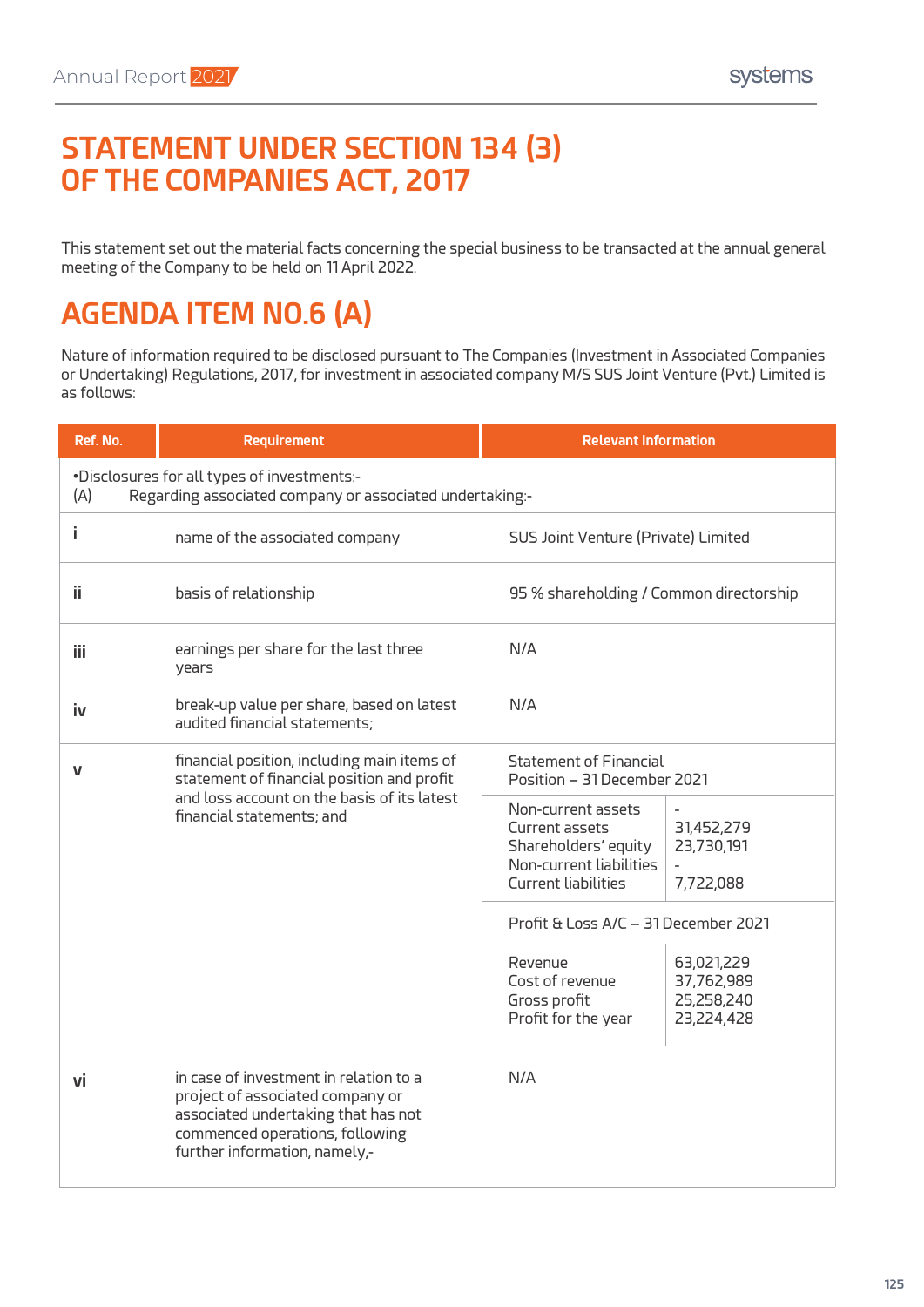### Annual Report 2021

| Ref. No.                |                                                                                                                                                                                                                                                                                                                                       | <b>Requirement</b>                                                                                                                 | <b>Relevant Information</b>                                                                                                                                                                                                                                                                                                                                            |
|-------------------------|---------------------------------------------------------------------------------------------------------------------------------------------------------------------------------------------------------------------------------------------------------------------------------------------------------------------------------------|------------------------------------------------------------------------------------------------------------------------------------|------------------------------------------------------------------------------------------------------------------------------------------------------------------------------------------------------------------------------------------------------------------------------------------------------------------------------------------------------------------------|
| (1)                     |                                                                                                                                                                                                                                                                                                                                       | description of the project and its history<br>since conceptualization;                                                             |                                                                                                                                                                                                                                                                                                                                                                        |
| (11)                    |                                                                                                                                                                                                                                                                                                                                       | starting date and expected date of<br>completion of work;                                                                          |                                                                                                                                                                                                                                                                                                                                                                        |
| (III)                   | time by which such project shall become<br>commercially operational;<br>expected time by which the project shall<br>start paying return on investment; and<br>funds invested or to be invested by the<br>promoters, sponsors, associated<br>company or associated undertaking<br>distinguishing between cash and<br>non-cash amounts; |                                                                                                                                    |                                                                                                                                                                                                                                                                                                                                                                        |
| (IV)                    |                                                                                                                                                                                                                                                                                                                                       |                                                                                                                                    |                                                                                                                                                                                                                                                                                                                                                                        |
| (V)                     |                                                                                                                                                                                                                                                                                                                                       |                                                                                                                                    |                                                                                                                                                                                                                                                                                                                                                                        |
| (B) General Disclosures |                                                                                                                                                                                                                                                                                                                                       |                                                                                                                                    |                                                                                                                                                                                                                                                                                                                                                                        |
| (1)                     | maximum amount of investment to be<br>made;                                                                                                                                                                                                                                                                                           |                                                                                                                                    | Investment in the form of loan of Rs. 50<br>million                                                                                                                                                                                                                                                                                                                    |
| (11)                    | purpose, benefits likely to accrue to the<br>investing company and its members<br>from such investment and period of<br>investment;                                                                                                                                                                                                   |                                                                                                                                    | Purpose: To meet working capital<br>requirements of SUS Joint Venture<br>(Private) Limited.<br>Benefit: The completion of project will<br>results in distribution of profits by SUS<br>Joint Venture (Pvt.) Limited to Systems<br>Limited.<br>Period of Investment: The period of<br>investment shall be one (1) year.<br>Loan shall be granted by Systems<br>Limited. |
| (III)                   | sources of funds to be utilized for<br>investment and where the investment is<br>intended to be made using borrowed<br>funds,-                                                                                                                                                                                                        |                                                                                                                                    | Loan shall be granted by Systems<br>Limited.                                                                                                                                                                                                                                                                                                                           |
|                         | (1)                                                                                                                                                                                                                                                                                                                                   | justification for investment<br>through borrowings;                                                                                | SUS Joint Venture (Private) Limited is only a<br>special purpose vehicle for executing LRMIS<br>project awarded to SUS Joint Venture<br>(Private) Limited                                                                                                                                                                                                              |
|                         | (11)<br>detail of collateral, guarantees<br>provided and assets pledged for<br>obtaining such funds; and                                                                                                                                                                                                                              |                                                                                                                                    | N/A                                                                                                                                                                                                                                                                                                                                                                    |
|                         | (III)                                                                                                                                                                                                                                                                                                                                 | cost benefit analysis;                                                                                                             | N/A                                                                                                                                                                                                                                                                                                                                                                    |
| (iv)                    | investment;                                                                                                                                                                                                                                                                                                                           | salient features of the agreement(s), if any,<br>with associated company or associated<br>undertaking with regards to the proposed | None. Agreement shall be executed in line<br>with section 199 of Companies Act, 2017 and<br>resolution of shareholders to be passed in<br>annual general meeting.                                                                                                                                                                                                      |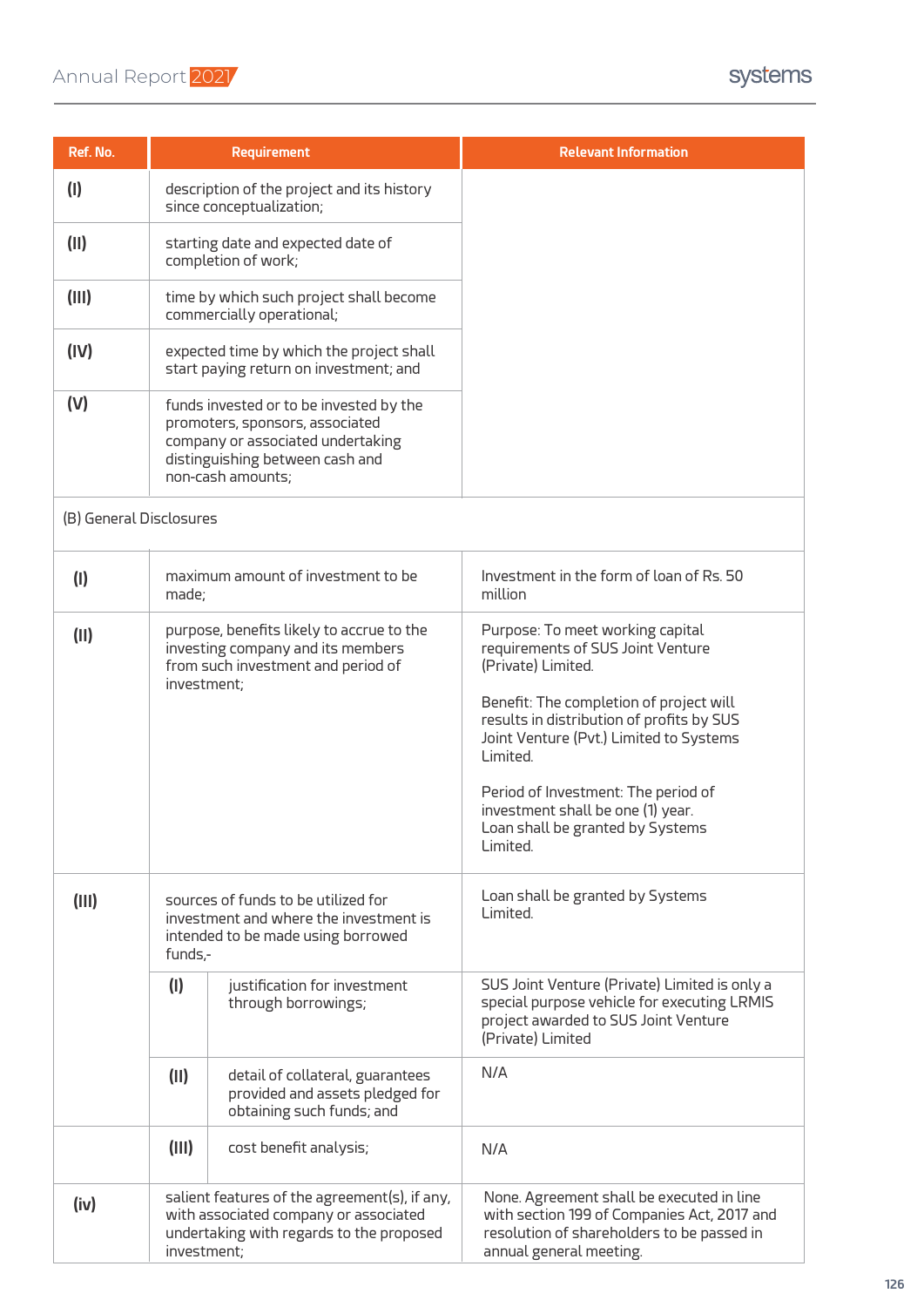| Ref. No.                                                                                                                                                                                            | <b>Requirement</b>                                                                                                                                                                                                                                                                             | <b>Relevant Information</b>                                                                                  |  |
|-----------------------------------------------------------------------------------------------------------------------------------------------------------------------------------------------------|------------------------------------------------------------------------------------------------------------------------------------------------------------------------------------------------------------------------------------------------------------------------------------------------|--------------------------------------------------------------------------------------------------------------|--|
| (v)                                                                                                                                                                                                 | direct or indirect interest of directors,<br>sponsors, majority shareholders and<br>their relatives, if any, in the associated<br>company or associated undertaking or<br>the transaction under consideration;                                                                                 | Mr. Asif Peer, CEO of Systems Limited is<br>also member and director in SUS Joint<br>Venture (Pvt.) Limited. |  |
| (vi)                                                                                                                                                                                                | in case any investment in associated<br>company or associated undertaking has<br>already been made, the performance<br>review of such investment including<br>complete information/justification for<br>any impairment or write offs; and                                                      | There is no impairment or write-off.                                                                         |  |
| (vii)                                                                                                                                                                                               | any other important details necessary<br>for the members to understand the<br>transaction;                                                                                                                                                                                                     | N/A                                                                                                          |  |
| In case of investments in the form of loans, advances and guarantees, following disclosures in addition to<br>those provided under clause (a) of sub-regulation (1) of regulation 3 shall be made,- |                                                                                                                                                                                                                                                                                                |                                                                                                              |  |
| (i)                                                                                                                                                                                                 | category-wise amount of investment;                                                                                                                                                                                                                                                            | N/A                                                                                                          |  |
| (ii)                                                                                                                                                                                                | average borrowing cost of the investing<br>company, the Karachi Inter Bank Offered<br>Rate (KIBOR) for the relevant period, rate<br>of return for Shariah compliant products<br>and rate of return for unfunded facilities,<br>as the case may be, for the relevant<br>period                  | Average borrowing cost of investing<br>company is SBP rate plus 0.5%.                                        |  |
| (iii)                                                                                                                                                                                               | rate of interest, mark-up, profit, fees or<br>commission etc to be charged by<br>investing company                                                                                                                                                                                             | Higher of KIBOR or borrowing cost of<br>investing company in line with section<br>199 of Companies Act 2017. |  |
| (iv)                                                                                                                                                                                                | particulars of collateral or security to be<br>obtained in relation to the proposed<br>investment;                                                                                                                                                                                             | N/A                                                                                                          |  |
| (v)                                                                                                                                                                                                 | If the investment carries conversion<br>feature i.e. it is convertible into securities,<br>this fact along with terms and conditions<br>including conversion formula, circum-<br>stances in which the conversion may<br>take place and the time when the<br>conversion may be exercisable; and | N/A                                                                                                          |  |
| (vi)                                                                                                                                                                                                | repayment schedule and terms and<br>conditions of loans or advances to be<br>given to the associated company or<br>associated undertaking;<br>to the associated company or associated<br>undertaking;                                                                                          | Principal: One (1) year from disbursement.<br>Mark-up: Quarterly basis.                                      |  |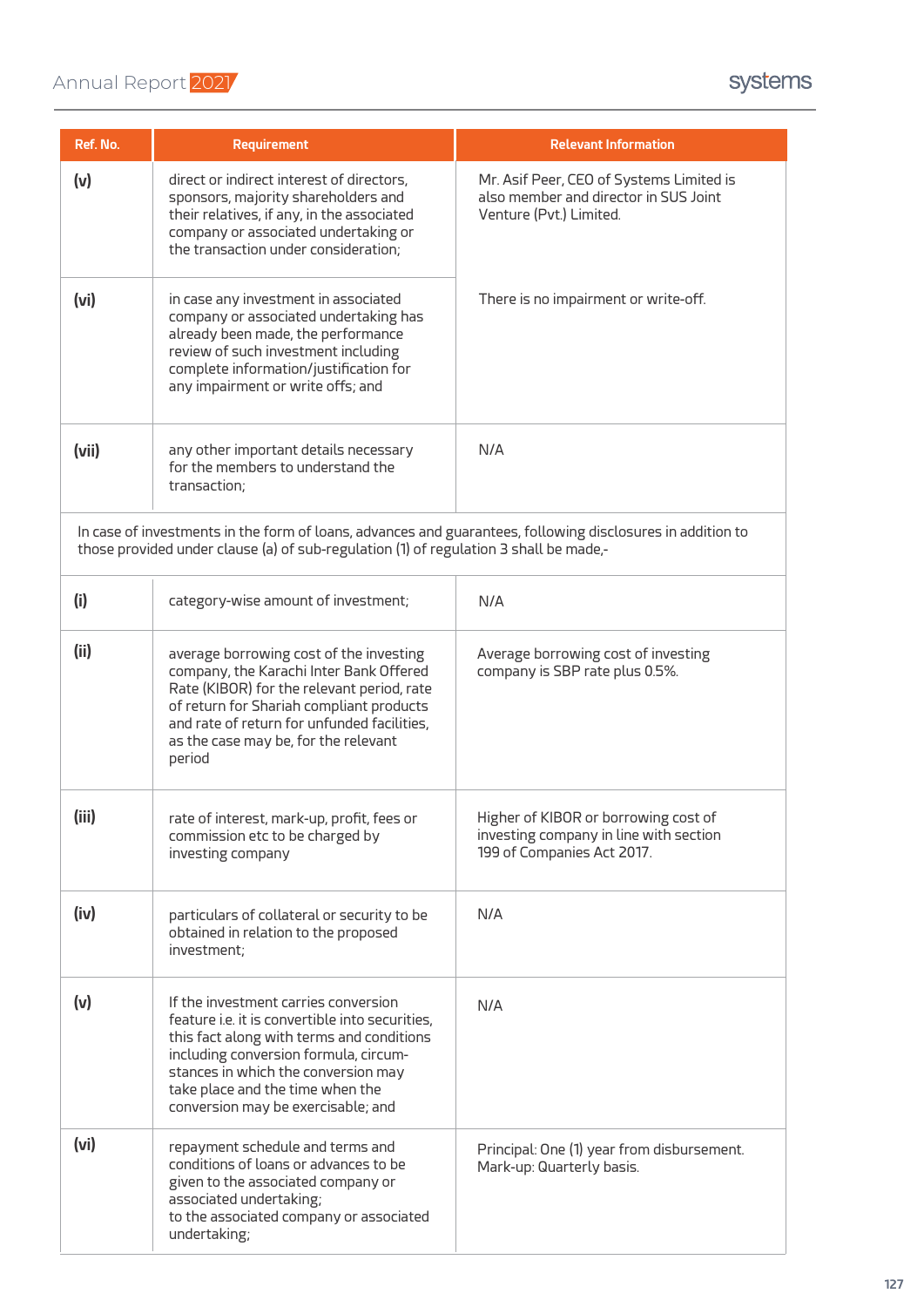# **Ref. No. Requirement Relevant Information AGENDA ITEM NO.6 (B)**

Nature of information required to be disclosed pursuant to The Companies (Investment in Associated Companies or Undertaking) Regulations, 2017, for investment in associated company M/S UUS Joint Venture (Pvt.) Limited is as follows:

| Ref. No.                                                                                                        | <b>Requirement</b>                                                                                                                                                                    | <b>Relevant Information</b>                                                                                                                                           |  |  |
|-----------------------------------------------------------------------------------------------------------------|---------------------------------------------------------------------------------------------------------------------------------------------------------------------------------------|-----------------------------------------------------------------------------------------------------------------------------------------------------------------------|--|--|
| . Disclosures for all types of investments:-<br>Regarding associated company or associated undertaking:-<br>(A) |                                                                                                                                                                                       |                                                                                                                                                                       |  |  |
| i                                                                                                               | name of the associated company                                                                                                                                                        | UUS Joint Venture (Private) Limited                                                                                                                                   |  |  |
| ii                                                                                                              | basis of relationship                                                                                                                                                                 | 49.99 % shareholding / Common<br>directorship                                                                                                                         |  |  |
| iii.                                                                                                            | earnings per share for the last three<br>vears                                                                                                                                        | N/A                                                                                                                                                                   |  |  |
| <b>iv</b>                                                                                                       | break-up value per share, based on latest<br>audited financial statements;                                                                                                            | N/A                                                                                                                                                                   |  |  |
| V                                                                                                               | financial position, including main items of<br>statement of financial position and profit<br>and loss account on the basis of its latest<br>financial statements; and                 | <b>Statement of Financial</b><br>Position - 31 December 2021                                                                                                          |  |  |
|                                                                                                                 |                                                                                                                                                                                       | Non-current assets<br>579,757,691<br>Current assets<br>Shareholders' equity<br>-474,279,979<br>Non-current liabilities<br><b>Current liabilities</b><br>1,054,037,319 |  |  |
|                                                                                                                 |                                                                                                                                                                                       | Profit & Loss A/C - 31 December 2021                                                                                                                                  |  |  |
|                                                                                                                 |                                                                                                                                                                                       | Revenue<br>11,889,214<br>Cost of revenue<br>87,244,126<br>Gross profit<br>$-75,354,912$<br>Loss for the year<br>$-76,603,621$                                         |  |  |
| vi                                                                                                              | in case of investment in relation to a<br>project of associated company or<br>associated undertaking that has not<br>commenced operations, following<br>further information, namely,- | N/A                                                                                                                                                                   |  |  |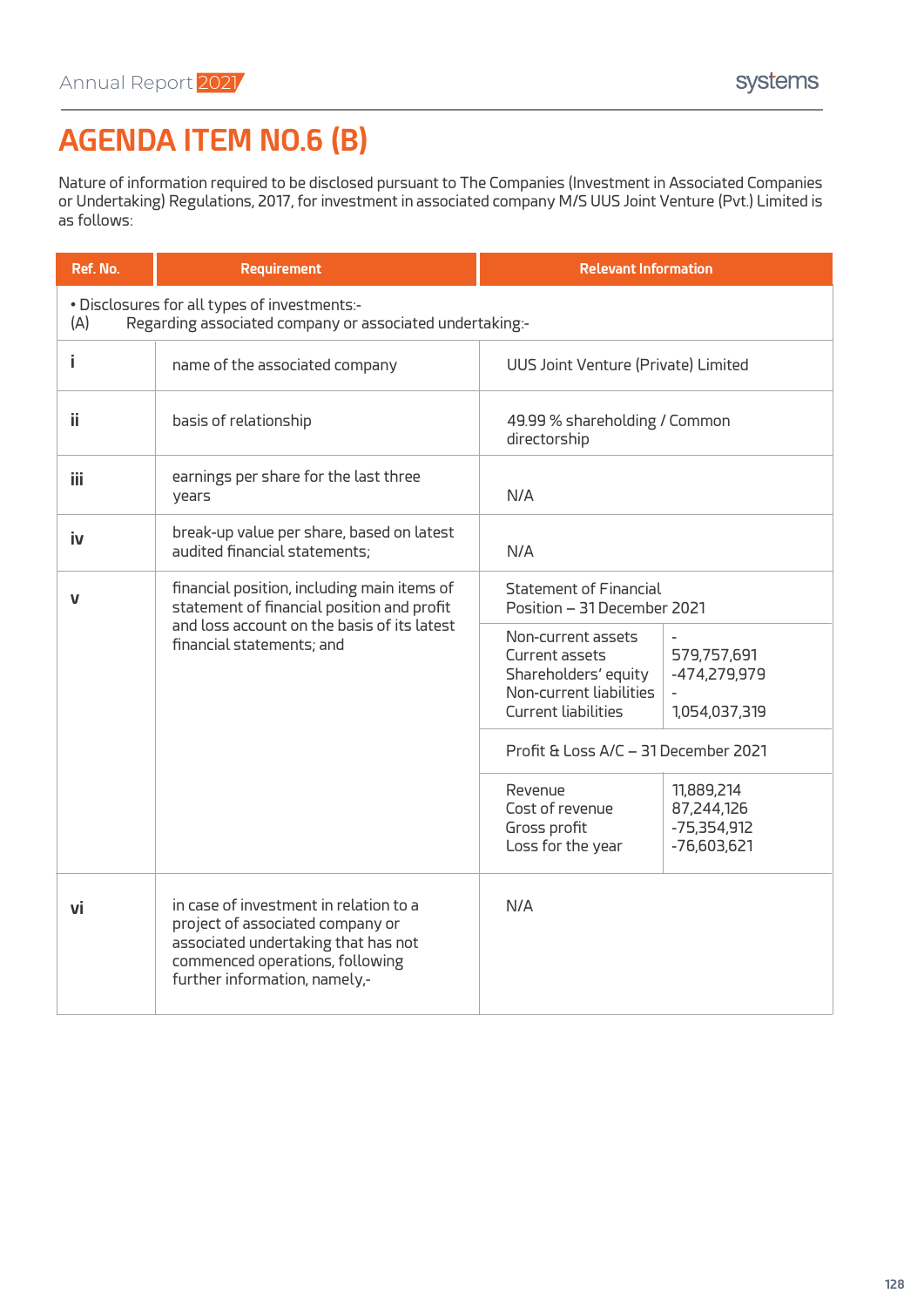| Ref. No.                | <b>Requirement</b>                                                                                                                                                      | <b>Relevant Information</b>                                                                                                                                                                                                                                                                                                                                                          |
|-------------------------|-------------------------------------------------------------------------------------------------------------------------------------------------------------------------|--------------------------------------------------------------------------------------------------------------------------------------------------------------------------------------------------------------------------------------------------------------------------------------------------------------------------------------------------------------------------------------|
| (1)                     | description of the project and its history<br>since conceptualization;                                                                                                  |                                                                                                                                                                                                                                                                                                                                                                                      |
| (11)                    | starting date and expected date of<br>completion of work;                                                                                                               |                                                                                                                                                                                                                                                                                                                                                                                      |
| (III)                   | time by which such project shall become<br>commercially operational;                                                                                                    |                                                                                                                                                                                                                                                                                                                                                                                      |
| (IV)                    | expected time by which the project shall<br>start paying return on investment; and                                                                                      |                                                                                                                                                                                                                                                                                                                                                                                      |
| (V)                     | funds invested or to be invested by the<br>promoters, sponsors, associated<br>company or associated undertaking<br>distinguishing between cash and<br>non-cash amounts; |                                                                                                                                                                                                                                                                                                                                                                                      |
| (B) General Disclosures |                                                                                                                                                                         |                                                                                                                                                                                                                                                                                                                                                                                      |
| (1)                     | maximum amount of investment to be<br>made;                                                                                                                             | Rs. 200 million                                                                                                                                                                                                                                                                                                                                                                      |
| (II)                    | purpose, benefits likely to accrue to the<br>investing company and its members<br>from such investment and period of<br>investment;                                     | Purpose: To meet working capital<br>requirements of UUS Joint Venture<br>(Private) Limited and to give guarantee<br>to Pakistan Civil Aviation Authority.<br>Benefit: The completion of project will<br>results in distribution of profits by UUS<br>Joint Venture (Pvt.) Limited to Systems<br>Limited.<br>Period of Investment: The period of<br>investment shall be one (1) year. |
| (III)                   | sources of funds to be utilized for<br>investment and where the investment is<br>intended to be made using borrowed<br>funds,-                                          | Loan shall be from own funds while<br>guarantee shall be issued by the banker<br>of Systems Limited.                                                                                                                                                                                                                                                                                 |
|                         | justification for investment<br>(1)<br>through borrowings;                                                                                                              | UUS Joint Venture (Private) Limited is only a<br>special purpose vehicle for executing<br>Pakistan Civil Aviation Authority (PCAA)<br>project awarded to consortium of Systems<br>Limited and Beijing UniStrong Science &<br>Technology Co. It is Systems Limited liability<br>to issue guarantee to (PCAA).                                                                         |
|                         | (II) detail of collateral, guarantees<br>provided and assets pledged for<br>obtaining such funds; and                                                                   | <b>Building</b>                                                                                                                                                                                                                                                                                                                                                                      |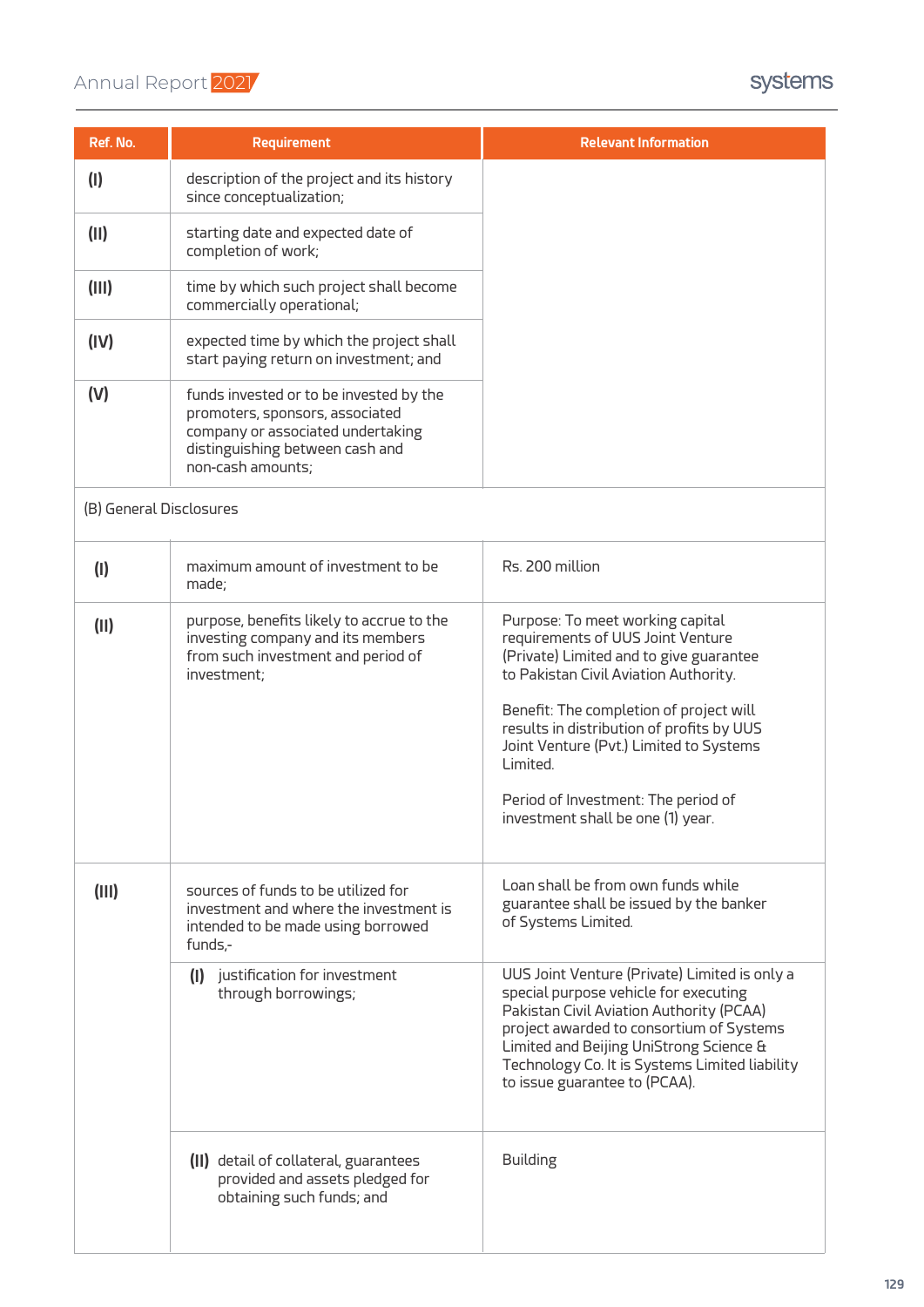| (III)             | cost benefit analysis;                                                                                                                                                                                                                                                        | N/A                                                                                                                                                                                                                                                                                                                                                                                                                                                                                                                                                                                                                                                                                                                                                                                                                                                                                                                                                                                                                                                   |
|-------------------|-------------------------------------------------------------------------------------------------------------------------------------------------------------------------------------------------------------------------------------------------------------------------------|-------------------------------------------------------------------------------------------------------------------------------------------------------------------------------------------------------------------------------------------------------------------------------------------------------------------------------------------------------------------------------------------------------------------------------------------------------------------------------------------------------------------------------------------------------------------------------------------------------------------------------------------------------------------------------------------------------------------------------------------------------------------------------------------------------------------------------------------------------------------------------------------------------------------------------------------------------------------------------------------------------------------------------------------------------|
| (iv)              | salient features of the agreement(s), if any,<br>with associated company or associated<br>undertaking with regards to the proposed<br>investment:                                                                                                                             | None. Agreement shall be executed in line<br>with section 199 of Companies Act, 2017 and<br>resolution of shareholders to be passed in<br>annual general meeting.                                                                                                                                                                                                                                                                                                                                                                                                                                                                                                                                                                                                                                                                                                                                                                                                                                                                                     |
| (v)               | direct or indirect interest of directors,<br>sponsors, majority shareholders and<br>their relatives, if any, in the associated<br>company or associated undertaking or<br>the transaction under consideration;                                                                | Mr. Asif Peer, CEO of Systems Limited is<br>also member and director in UUS Joint<br>Venture (Pvt.) Limited.                                                                                                                                                                                                                                                                                                                                                                                                                                                                                                                                                                                                                                                                                                                                                                                                                                                                                                                                          |
| (v <sub>i</sub> ) | in case any investment in associated<br>company or associated undertaking has<br>already been made, the performance<br>review of such investment including<br>complete information/justification for<br>any impairment or write offs; and                                     | Under the terms of the Project Agree-<br>ment executed between UUS-JV and Civil<br>Aviation Authority ("CAA"), UUS-JV was<br>entitled to 5 (five) payments in total for<br>the provision of services against the<br>decided milestones. Till date, UUS-JV has<br>only received 3 (three) payments and is<br>yet awaiting the remaining 2 (two)<br>payments from the CAA against<br>outstanding milestones. After the<br>completion of the said milestones, CAA<br>shall release the performance guaran-<br>tees provided for the Project. In order to<br>meet the working capital requirements<br>for the remaining milestones / stages of<br>the Project, the Company wishes to<br>increase the loan guarantee limit from<br>Rs. 400,000,000/- (Pakistani Rupees<br>Four Hundred Million only) to Rs.<br>600,000,000/- (Pakistani Rupees Six<br>Hundred Million only) till such time that<br>the milestones are completed by UUS-JV<br>and the afore-mentioned performance<br>guarantees are released by<br>CAA.There is no impairment or write-off. |
| (vii)             | any other important details necessary<br>for the members to understand the<br>transaction;                                                                                                                                                                                    | N/A                                                                                                                                                                                                                                                                                                                                                                                                                                                                                                                                                                                                                                                                                                                                                                                                                                                                                                                                                                                                                                                   |
|                   | In case of investments in the form of loans, advances and guarantees, following disclosures in addition to<br>those provided under clause (a) of sub-regulation (1) of regulation 3 shall be made,-                                                                           |                                                                                                                                                                                                                                                                                                                                                                                                                                                                                                                                                                                                                                                                                                                                                                                                                                                                                                                                                                                                                                                       |
| (i)               | category-wise amount of investment;                                                                                                                                                                                                                                           | N/A                                                                                                                                                                                                                                                                                                                                                                                                                                                                                                                                                                                                                                                                                                                                                                                                                                                                                                                                                                                                                                                   |
| (ii)              | average borrowing cost of the investing<br>company, the Karachi Inter Bank Offered<br>Rate (KIBOR) for the relevant period, rate<br>of return for Shariah compliant products<br>and rate of return for unfunded facilities,<br>as the case may be, for the relevant<br>period | ERF loan: Average borrowing cost of<br>investing company is SBP rate plus 0.5%.                                                                                                                                                                                                                                                                                                                                                                                                                                                                                                                                                                                                                                                                                                                                                                                                                                                                                                                                                                       |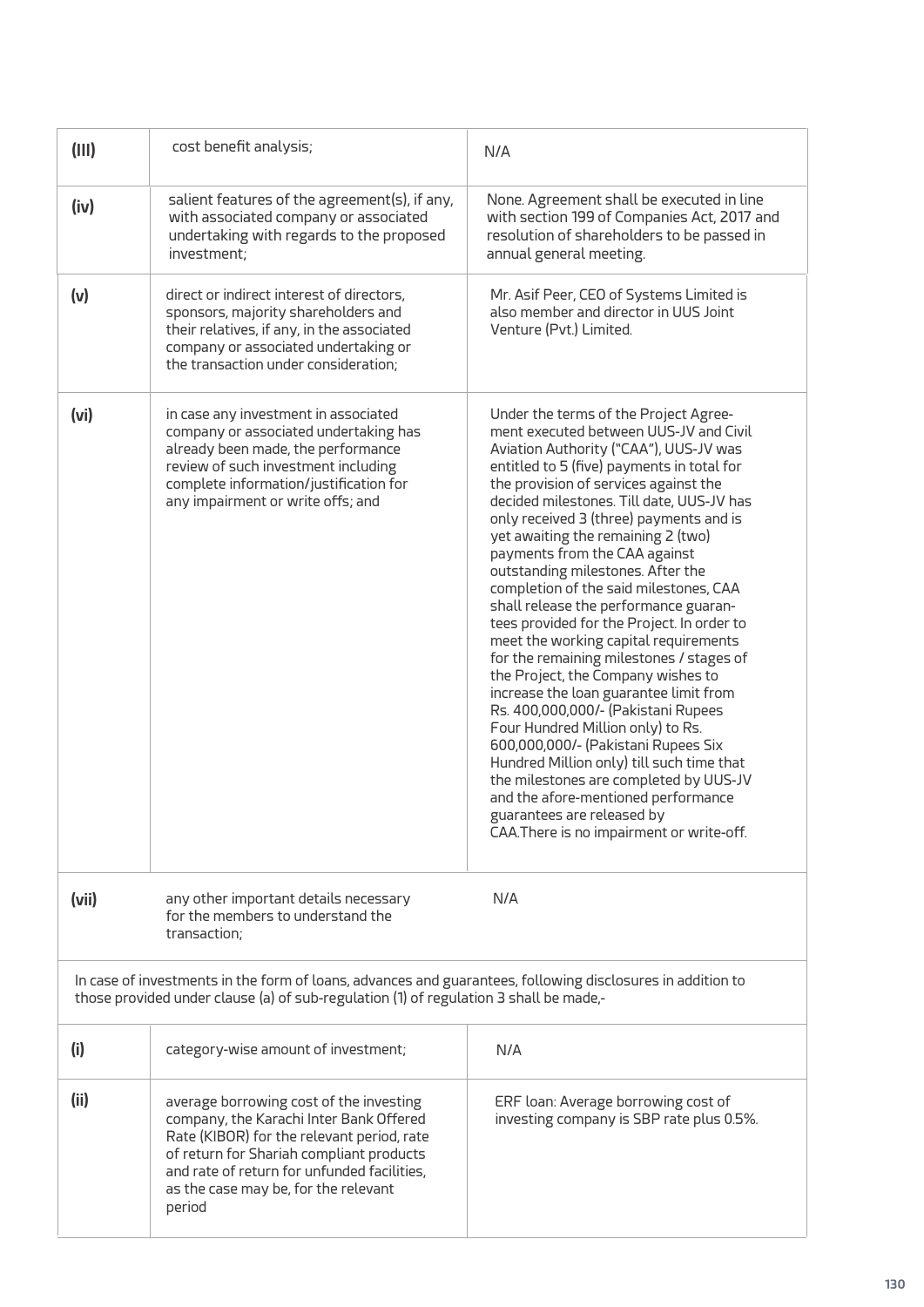| (iii)             | rate of interest, mark-up, profit, fees or<br>commission etc to be charged by<br>investing company                                                                                                                                                                                             | Higher of KIBOR or borrowing cost of<br>investing company in line with section<br>199 of companies act 2017. |
|-------------------|------------------------------------------------------------------------------------------------------------------------------------------------------------------------------------------------------------------------------------------------------------------------------------------------|--------------------------------------------------------------------------------------------------------------|
| (iv)              | particulars of collateral or security to be<br>obtained in relation to the proposed<br>investment:                                                                                                                                                                                             | Unsecured                                                                                                    |
| (v)               | If the investment carries conversion<br>feature i.e. it is convertible into securities,<br>this fact along with terms and conditions<br>including conversion formula, circum-<br>stances in which the conversion may<br>take place and the time when the<br>conversion may be exercisable; and | N/A                                                                                                          |
| (v <sub>i</sub> ) | repayment schedule and terms and<br>conditions of loans or advances to be<br>given to the associated company or<br>associated undertaking;<br>to the associated company or associated<br>undertaking;                                                                                          | Principal: One (1) year from disbursement.<br>Mark-up: Quarterly basis.                                      |

### **AGENDA ITEM NO.6 (C)**

Nature of information required to be disclosed pursuant to The Companies (Investment in Associated Companies or Undertaking) Regulations, 2017, for investment in associated company M/S E- Processing Systems (Priavte) Limited is as follows:

| Ref. No.                                                                                                       | <b>Requirement</b>                                                                        | <b>Relevant Information</b>                                                    |                                                                                                                       |  |                                                          |
|----------------------------------------------------------------------------------------------------------------|-------------------------------------------------------------------------------------------|--------------------------------------------------------------------------------|-----------------------------------------------------------------------------------------------------------------------|--|----------------------------------------------------------|
| •Disclosures for all types of investments:-<br>Regarding associated company or associated undertaking:-<br>(A) |                                                                                           |                                                                                |                                                                                                                       |  |                                                          |
|                                                                                                                | name of the associated company                                                            | E-Processing Systems (Private) Limited                                         |                                                                                                                       |  |                                                          |
| ij                                                                                                             | basis of relationship                                                                     | 39.06% shareholding through EPS-BV/As-<br>sociate Company/ Common directorship |                                                                                                                       |  |                                                          |
| iii.                                                                                                           | earnings per share for the last three<br>years                                            | 31 Dec 2021<br>(Rs.)<br>(504.65)                                               | 31 Dec 2020<br>(Rs.)<br>(223.63)                                                                                      |  | 31 Dec 2019<br>(Rs.)<br>(152.10)                         |
| iv                                                                                                             | break-up value per share, based on latest<br>audited financial statements;                | Rs. 699.04                                                                     |                                                                                                                       |  |                                                          |
| V                                                                                                              | financial position, including main items of<br>statement of financial position and profit | Statement of Financial<br>Position – 31 December 2021                          |                                                                                                                       |  |                                                          |
|                                                                                                                | and loss account on the basis of its latest<br>financial statements; and                  |                                                                                | Non-current assets<br>Current assets<br>Shareholders' equity<br>Non-current liabilities<br><b>Current liabilities</b> |  | 274,965,094<br>784,466,432<br>281,329,759<br>778,101,767 |
|                                                                                                                |                                                                                           | Profit & Loss A/C - 31 December 2021                                           |                                                                                                                       |  |                                                          |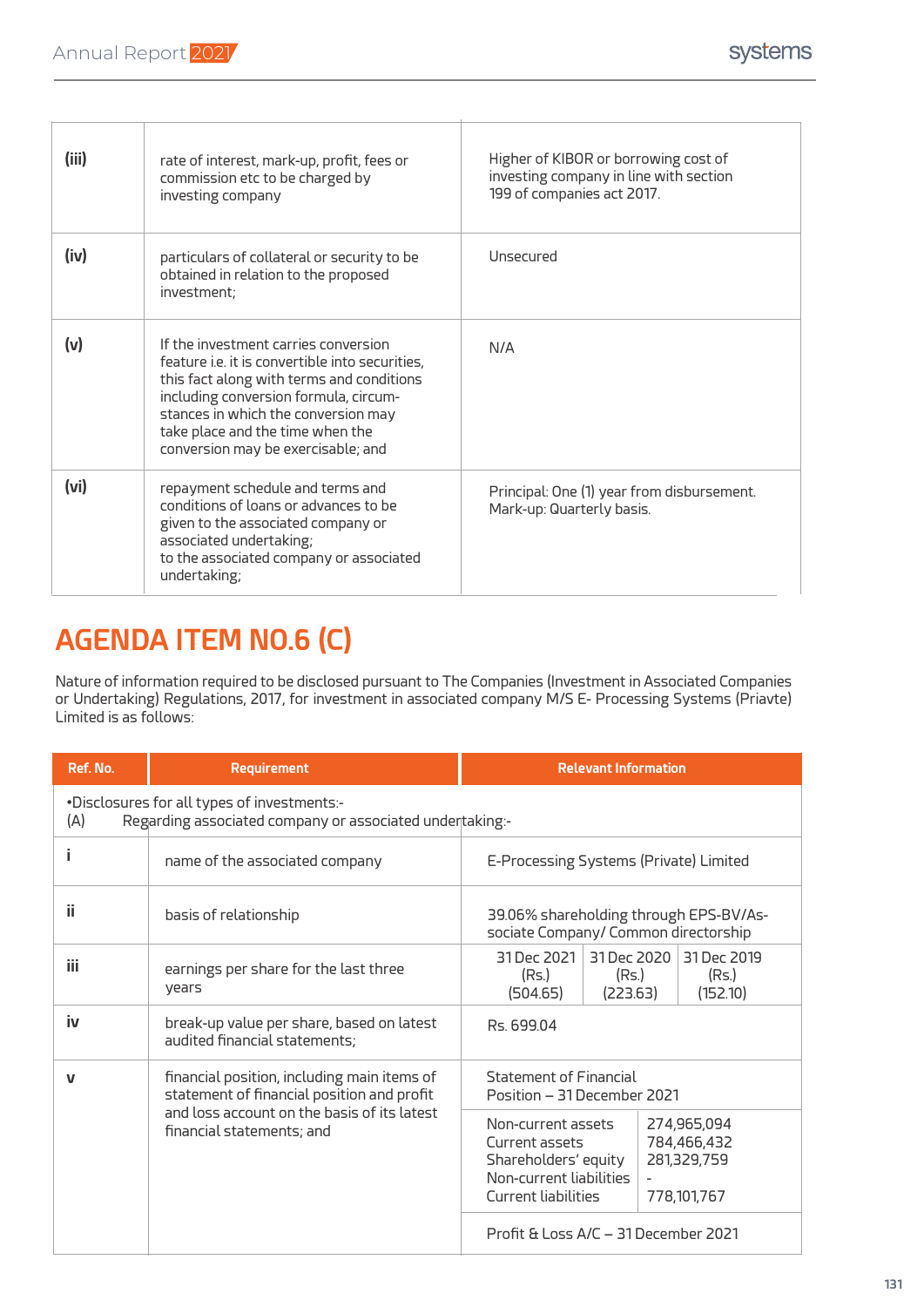|                         |                                                                                                                                                                                       | Revenue<br>Cost of revenue<br>Gross profit<br>Loss for the year                                                                                                                                                                                                                                                                                                                                                                                                                                                                                                                                                                                                                                                                                                                               | 405,271,026<br>(222, 314, 612)<br>182,956,414<br>(203,096,321) |  |
|-------------------------|---------------------------------------------------------------------------------------------------------------------------------------------------------------------------------------|-----------------------------------------------------------------------------------------------------------------------------------------------------------------------------------------------------------------------------------------------------------------------------------------------------------------------------------------------------------------------------------------------------------------------------------------------------------------------------------------------------------------------------------------------------------------------------------------------------------------------------------------------------------------------------------------------------------------------------------------------------------------------------------------------|----------------------------------------------------------------|--|
| vi                      | in case of investment in relation to a<br>project of associated company or<br>associated undertaking that has not<br>commenced operations, following<br>further information, namely,- | N/A                                                                                                                                                                                                                                                                                                                                                                                                                                                                                                                                                                                                                                                                                                                                                                                           |                                                                |  |
| Ref. No.                | <b>Requirement</b>                                                                                                                                                                    | <b>Relevant Information</b>                                                                                                                                                                                                                                                                                                                                                                                                                                                                                                                                                                                                                                                                                                                                                                   |                                                                |  |
| (1)                     | description of the project and its history<br>since conceptualization;                                                                                                                |                                                                                                                                                                                                                                                                                                                                                                                                                                                                                                                                                                                                                                                                                                                                                                                               |                                                                |  |
| (11)                    | starting date and expected date of<br>completion of work;                                                                                                                             |                                                                                                                                                                                                                                                                                                                                                                                                                                                                                                                                                                                                                                                                                                                                                                                               |                                                                |  |
| (III)                   | time by which such project shall become<br>commercially operational;                                                                                                                  |                                                                                                                                                                                                                                                                                                                                                                                                                                                                                                                                                                                                                                                                                                                                                                                               |                                                                |  |
| (IV)                    | expected time by which the project shall<br>start paying return on investment; and                                                                                                    |                                                                                                                                                                                                                                                                                                                                                                                                                                                                                                                                                                                                                                                                                                                                                                                               |                                                                |  |
| (V)                     | funds invested or to be invested by the<br>promoters, sponsors, associated<br>company or associated undertaking<br>distinguishing between cash and<br>non-cash amounts;               |                                                                                                                                                                                                                                                                                                                                                                                                                                                                                                                                                                                                                                                                                                                                                                                               |                                                                |  |
| (B) General Disclosures |                                                                                                                                                                                       |                                                                                                                                                                                                                                                                                                                                                                                                                                                                                                                                                                                                                                                                                                                                                                                               |                                                                |  |
| (1)                     | maximum amount of investment to be<br>made;                                                                                                                                           | Rs. 340 million                                                                                                                                                                                                                                                                                                                                                                                                                                                                                                                                                                                                                                                                                                                                                                               |                                                                |  |
| (11)                    | purpose, benefits likely to accrue to the<br>investing company and its members<br>from such investment and period of<br>investment;                                                   | Purpose: To meet increased working<br>capital requirement of E-Processing<br>Systems (Private) Limited arising due to<br>expansion of operations, expected launch<br>of new feature its product OneLoad and a<br>new EMI product.<br>Benefit: The investment would support<br>E-Processing Systems (Private) Limited<br>in smoothly meeting growing working<br>capital requirements due to expansion of<br>operations, launching of new features in<br>its product OneLoad and a new EMI<br>product. Expansion in operations and<br>new features would generate profit for<br>shareholders including investing<br>company.<br>Period of Investment: The period of<br>investment shall be one (1) year with 1<br>year roll over. convertible into equity at<br>the discretion of the investor. |                                                                |  |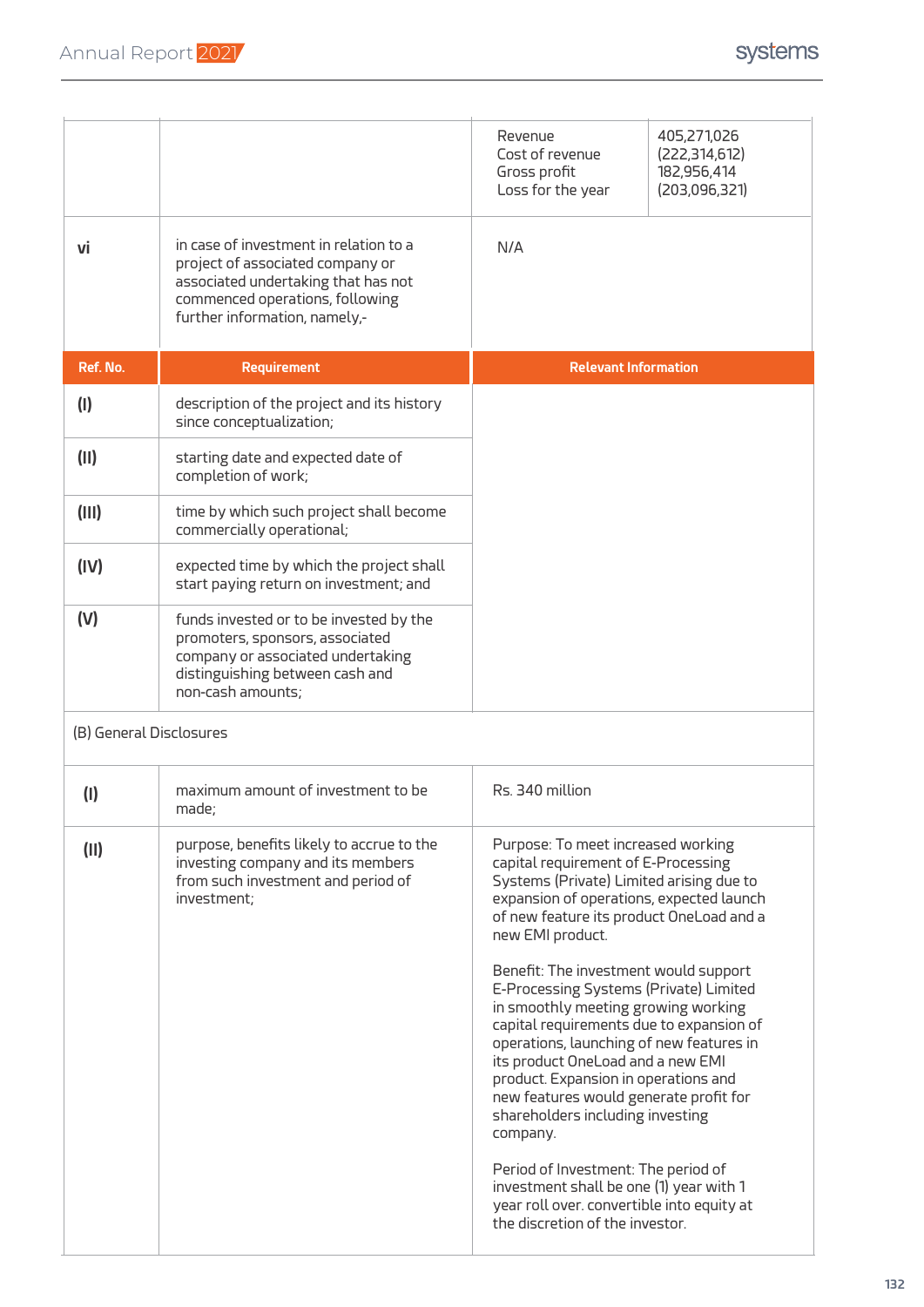| (III) | sources of funds to be utilized for<br>investment and where the investment is<br>intended to be made using borrowed<br>funds,-                                                                                                            | Own Funds                                                                                                                                                                                                                                                                                                                                                                                                                                                                                                                                                                                                                                           |
|-------|-------------------------------------------------------------------------------------------------------------------------------------------------------------------------------------------------------------------------------------------|-----------------------------------------------------------------------------------------------------------------------------------------------------------------------------------------------------------------------------------------------------------------------------------------------------------------------------------------------------------------------------------------------------------------------------------------------------------------------------------------------------------------------------------------------------------------------------------------------------------------------------------------------------|
|       | justification for investment<br>(1)<br>through borrowings;                                                                                                                                                                                |                                                                                                                                                                                                                                                                                                                                                                                                                                                                                                                                                                                                                                                     |
|       | (II) detail of collateral, guarantees<br>provided and assets pledged for<br>obtaining such funds; and                                                                                                                                     |                                                                                                                                                                                                                                                                                                                                                                                                                                                                                                                                                                                                                                                     |
|       | (II) cost benefit analysis;                                                                                                                                                                                                               | N/A                                                                                                                                                                                                                                                                                                                                                                                                                                                                                                                                                                                                                                                 |
| (iv)  | salient features of the agreement(s), if any,<br>with associated company or associated<br>undertaking with regards to the proposed<br>investment;                                                                                         | Agreement is executed in line with section 199<br>of Companies Act, 2017.                                                                                                                                                                                                                                                                                                                                                                                                                                                                                                                                                                           |
| (v)   | direct or indirect interest of directors,<br>sponsors, majority shareholders and their<br>relatives, if any, in the associated company<br>or associated undertaking or the<br>transaction under consideration;                            | Mr. Aezaz Hussain, Chairman and Mr. Asif<br>Peer, CEO of Systems Limited are also<br>directors of E-Processing (Private) Limited.<br>Mr. Aezaz Hussain, Chairman, Mr. Arshad<br>Masood, Director and Mr. Asif Peer, CEO of<br>Systems Limited are also member in<br>E-Processing Systems (Private) Limited either<br>directly or through direct relatives.                                                                                                                                                                                                                                                                                          |
| (vi)  | in case any investment in associated<br>company or associated undertaking has<br>already been made, the performance review<br>of such investment including complete<br>information/justification for any impairment<br>or write offs; and | With this investment, E-Processing Systems<br>(Private) Limited was able to develop its<br>product OneLoad, launch its commercial<br>operations in 2016 and met its working capital<br>requirements. Since launch of commercial<br>operation, E-Processing Systems (Private)<br>Limited is able to multiply its revenues,<br>number of transactions and number of<br>retailers each month. Currently, OneLoad<br>product is executing 7 million transactions per<br>month while number of retailers using<br>OneLoad product are around 50,000. The<br>company is preparing for pilot operations of<br>EMI.<br>There is no impairment or write-off. |
| (vii) | any other important details necessary for<br>the members to understand the<br>transaction;                                                                                                                                                | N/A                                                                                                                                                                                                                                                                                                                                                                                                                                                                                                                                                                                                                                                 |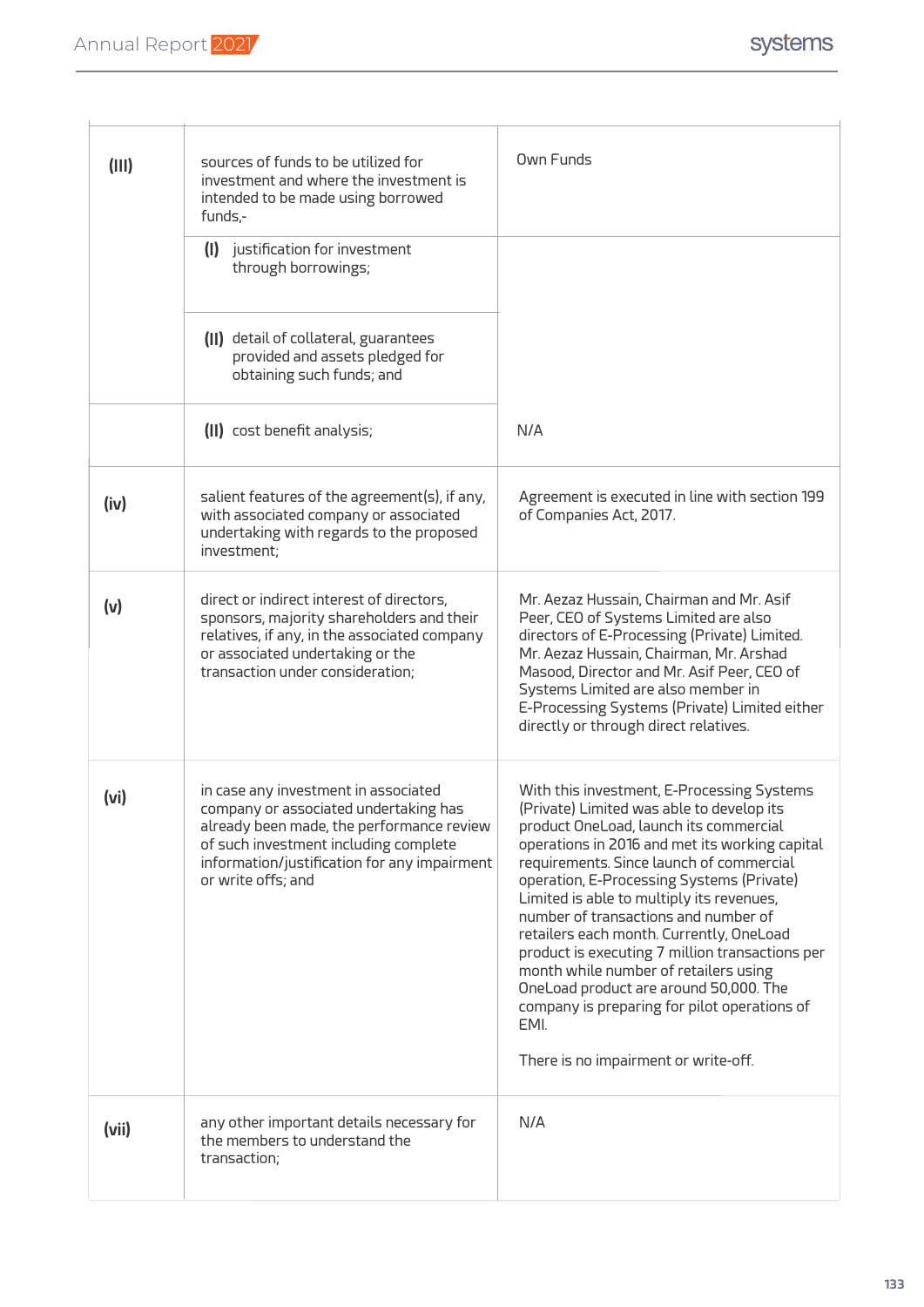T

| In case of investments in the form of loans, advances and guarantees, following disclosures in addition to<br>those provided under clause (a) of sub-regulation (1) of regulation 3 shall be made,- |                                                                                                                                                                                                                                                                                              |                                                                                                           |  |
|-----------------------------------------------------------------------------------------------------------------------------------------------------------------------------------------------------|----------------------------------------------------------------------------------------------------------------------------------------------------------------------------------------------------------------------------------------------------------------------------------------------|-----------------------------------------------------------------------------------------------------------|--|
| (i)                                                                                                                                                                                                 | category-wise amount of investment;                                                                                                                                                                                                                                                          | N/A - Single category                                                                                     |  |
| (ii)                                                                                                                                                                                                | average borrowing cost of the investing<br>company, the Karachi Inter Bank Offered<br>Rate (KIBOR) for the relevant period, rate<br>of return for Shariah compliant products<br>and rate of return for unfunded facilities,<br>as the case may be, for the relevant<br>period                | Average borrowing cost of investing<br>company is SBP plus 0.5% for ERF Loan<br>Facility                  |  |
| (iii)                                                                                                                                                                                               | rate of interest, mark-up, profit, fees or<br>commission etc to be charged by<br>investing company                                                                                                                                                                                           | KIBOR or borrowing cost of company<br>whichever is higher                                                 |  |
| (iv)                                                                                                                                                                                                | particulars of collateral or security to be<br>obtained in relation to the proposed<br>investment;                                                                                                                                                                                           | Unsecured                                                                                                 |  |
| (v)                                                                                                                                                                                                 | if the investment carries conversion<br>feature i.e. it is convertible into securities,<br>this fact along with terms and conditions<br>including conversion formula,<br>circumstances in which the conversion<br>may take place and the time when the<br>conversion may be exercisable; and | N/A                                                                                                       |  |
| (vi)                                                                                                                                                                                                | repayment schedule and terms and<br>conditions of loan or advances to be<br>given to the associated company or<br>associated undertaking                                                                                                                                                     | Principal: One (1) year from disbursement<br>with rollover option of 1 year.<br>Mark-up: Quarterly basis. |  |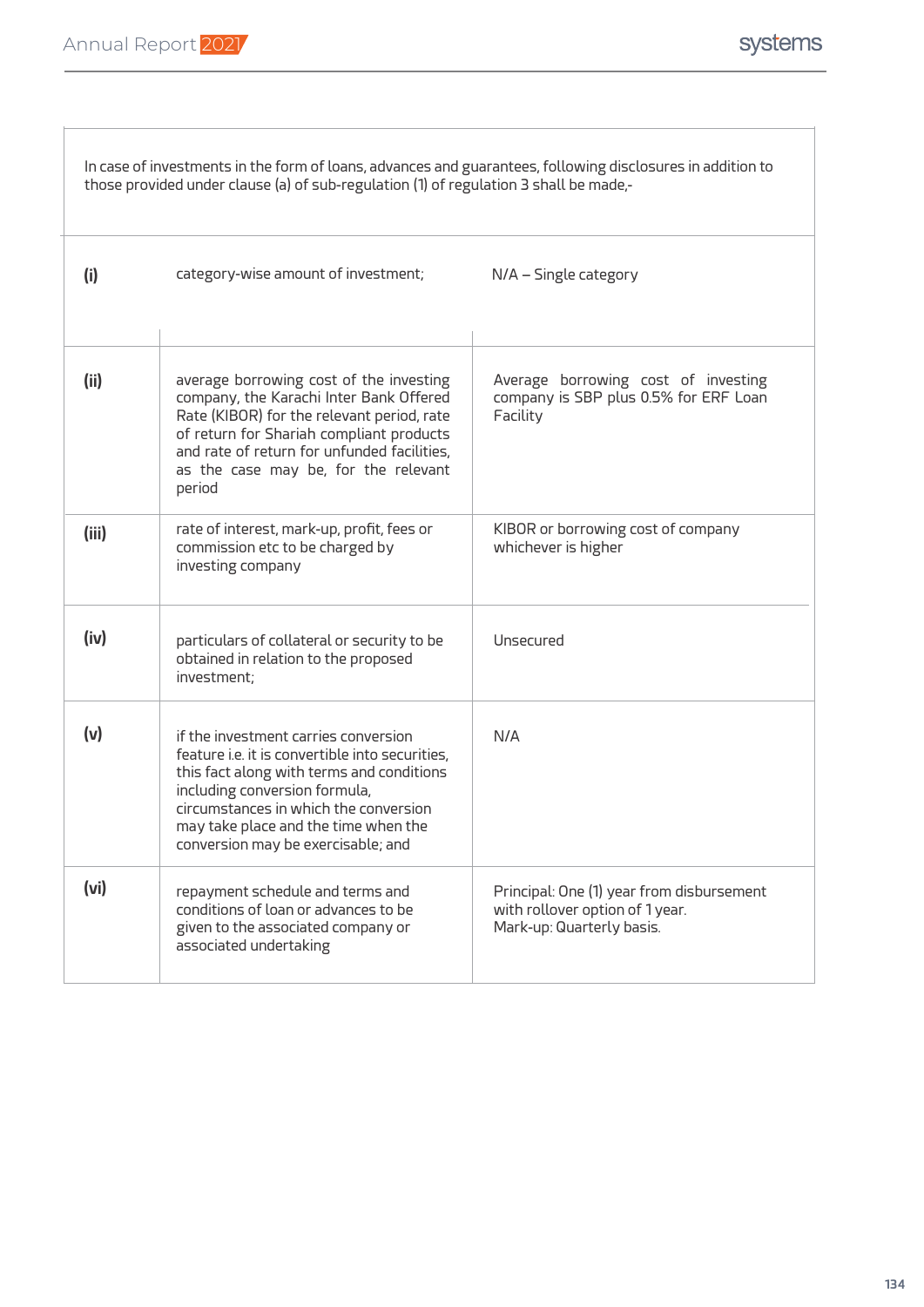### **AGENDA ITEM NO.7**

Nature of information required to be disclosed pursuant to The Companies (Investment in Associated Companies or Undertakings) Regulations, 2017, for investment in subsidiary company M/s TechVista Information Technology WLL is as follows:

| Ref. No.                                                                                                       | <b>Requirement</b>                                                                                                                                                                                                                                                                                                                                             | <b>Relevant Information</b>            |  |  |
|----------------------------------------------------------------------------------------------------------------|----------------------------------------------------------------------------------------------------------------------------------------------------------------------------------------------------------------------------------------------------------------------------------------------------------------------------------------------------------------|----------------------------------------|--|--|
| •Disclosures for all types of investments:-<br>(A)<br>Regarding associated company or associated undertaking:- |                                                                                                                                                                                                                                                                                                                                                                |                                        |  |  |
| i                                                                                                              | name of the associated company                                                                                                                                                                                                                                                                                                                                 | TechVista Information Technology WLL   |  |  |
| ii                                                                                                             | basis of relationship                                                                                                                                                                                                                                                                                                                                          | 34 % shareholding / Management Control |  |  |
| iii                                                                                                            | earnings per share for the last three<br>years                                                                                                                                                                                                                                                                                                                 | N/A                                    |  |  |
| iv                                                                                                             | break-up value per share, based on latest<br>audited financial statements;                                                                                                                                                                                                                                                                                     | N/A                                    |  |  |
| V                                                                                                              | financial position, including main items of<br>statement of financial position and profit<br>and loss account on the basis of its latest<br>financial statements; and<br>in case of investment in relation to a<br>project of associated company or<br>associated undertaking that has not<br>commenced operations, following<br>further information, namely,- | N/A                                    |  |  |
| Vİ                                                                                                             | (1)<br>description of the project and its<br>history since conceptualization;                                                                                                                                                                                                                                                                                  |                                        |  |  |
|                                                                                                                | (11)<br>starting date and expected date of<br>completion of work;                                                                                                                                                                                                                                                                                              |                                        |  |  |
|                                                                                                                | (III)<br>time by which such project shall<br>become commercially operational;                                                                                                                                                                                                                                                                                  | N/A                                    |  |  |
|                                                                                                                | (IV)<br>expected time by which the project<br>shall start paying return on<br>investment; and                                                                                                                                                                                                                                                                  |                                        |  |  |
|                                                                                                                | (V)<br>funds invested or to be invested by<br>the promoters, sponsors,<br>associated company or associated<br>undertaking distinguishing<br>between cash and non-cash<br>amounts;                                                                                                                                                                              |                                        |  |  |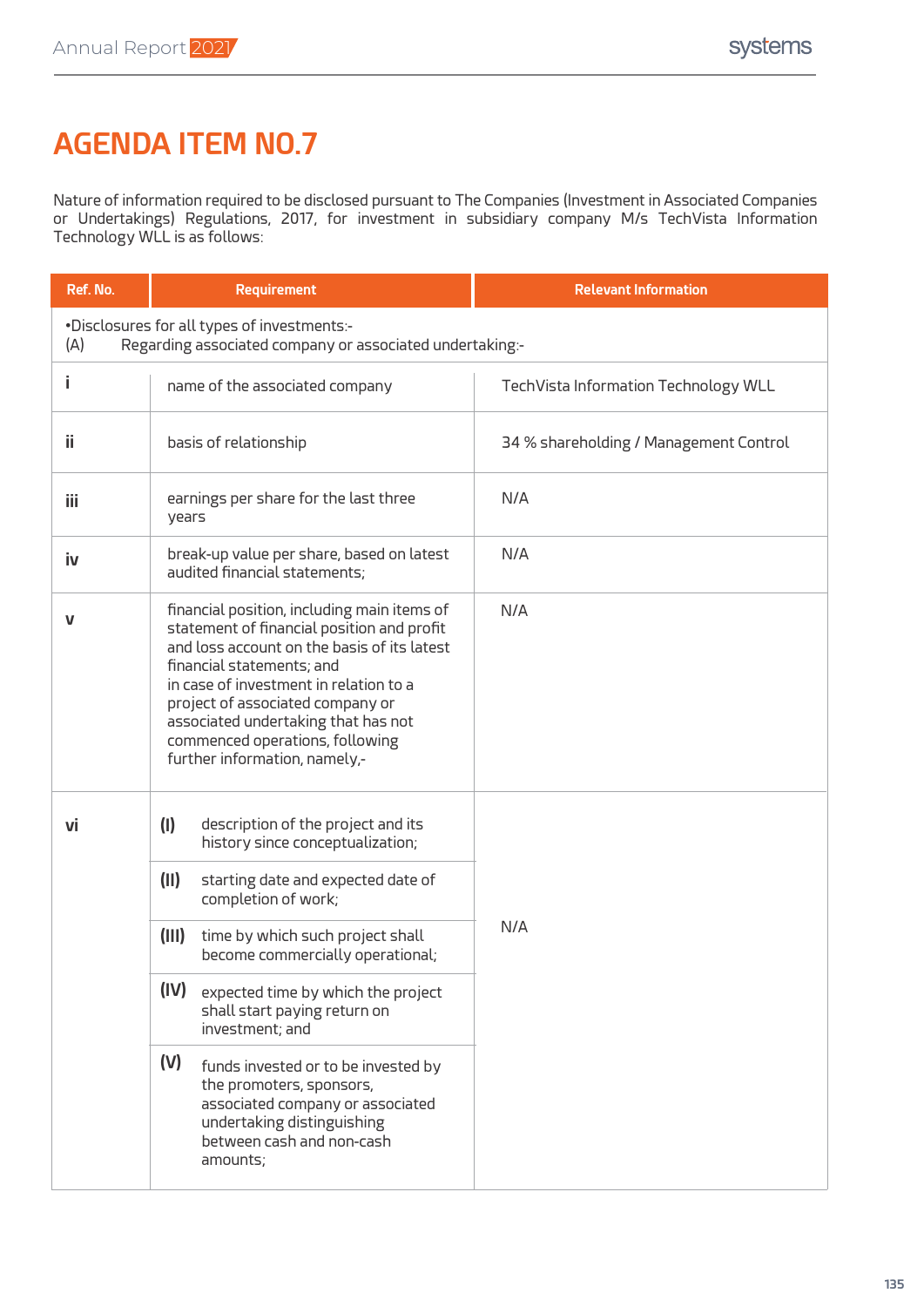|       | (B) General Disclosures                                                                                                                                                                                                                   |                                                                                                                                                                                                                                                                                                                                                      |
|-------|-------------------------------------------------------------------------------------------------------------------------------------------------------------------------------------------------------------------------------------------|------------------------------------------------------------------------------------------------------------------------------------------------------------------------------------------------------------------------------------------------------------------------------------------------------------------------------------------------------|
| (1)   | maximum amount of investment to be<br>made:                                                                                                                                                                                               | Investment in the form of conversion of<br>receivables balance into equity of Rs. 144<br>million and additional investment to be<br>remitted amounting to USD 1 million.<br>Investment in the form of conversion of<br>receivables balance into equity of Rs. 144<br>million and additional investment to be<br>remitted amounting to USD 1 million. |
| (11)  | purpose, benefits likely to accrue to the<br>investing company and its members<br>from such investment and period of<br>investment:                                                                                                       | Purpose: To meet working capital<br>requirements of TechVista Information<br>Technology WLL.<br>Benefit: To enhance market share of IT<br>services in the Qatari market.                                                                                                                                                                             |
| (iii) | sources of funds to be utilized for<br>investment and where the investment is<br>intended to be made using borrowed<br>funds,-                                                                                                            | Equity investment by Systems Limited.                                                                                                                                                                                                                                                                                                                |
|       | (1)<br>justification for investment through<br>borrowings;                                                                                                                                                                                | N/A                                                                                                                                                                                                                                                                                                                                                  |
|       | (11)<br>detail of collateral, guarantees<br>provided and assets pledged for<br>obtaining such funds; and                                                                                                                                  | N/A                                                                                                                                                                                                                                                                                                                                                  |
|       | (III)<br>cost benefit analysis;                                                                                                                                                                                                           | N/A                                                                                                                                                                                                                                                                                                                                                  |
| (iv)  | salient features of the agreement(s), if<br>any, with associated company or<br>associated undertaking with regards to<br>the proposed investment;                                                                                         |                                                                                                                                                                                                                                                                                                                                                      |
| (v)   | direct or indirect interest of directors,<br>sponsors, majority shareholders and<br>their relatives, if any, in the associated<br>company or associated undertaking or<br>the transaction under consideration;                            | N/A                                                                                                                                                                                                                                                                                                                                                  |
| (vi)  | in case any investment in associated<br>company or associated undertaking has<br>already been made, the performance<br>review of such investment including<br>complete information/justification for<br>any impairment or write offs; and | N/A                                                                                                                                                                                                                                                                                                                                                  |
| (vii) | any other important details necessary<br>for the members to understand the<br>transaction;                                                                                                                                                | N/A                                                                                                                                                                                                                                                                                                                                                  |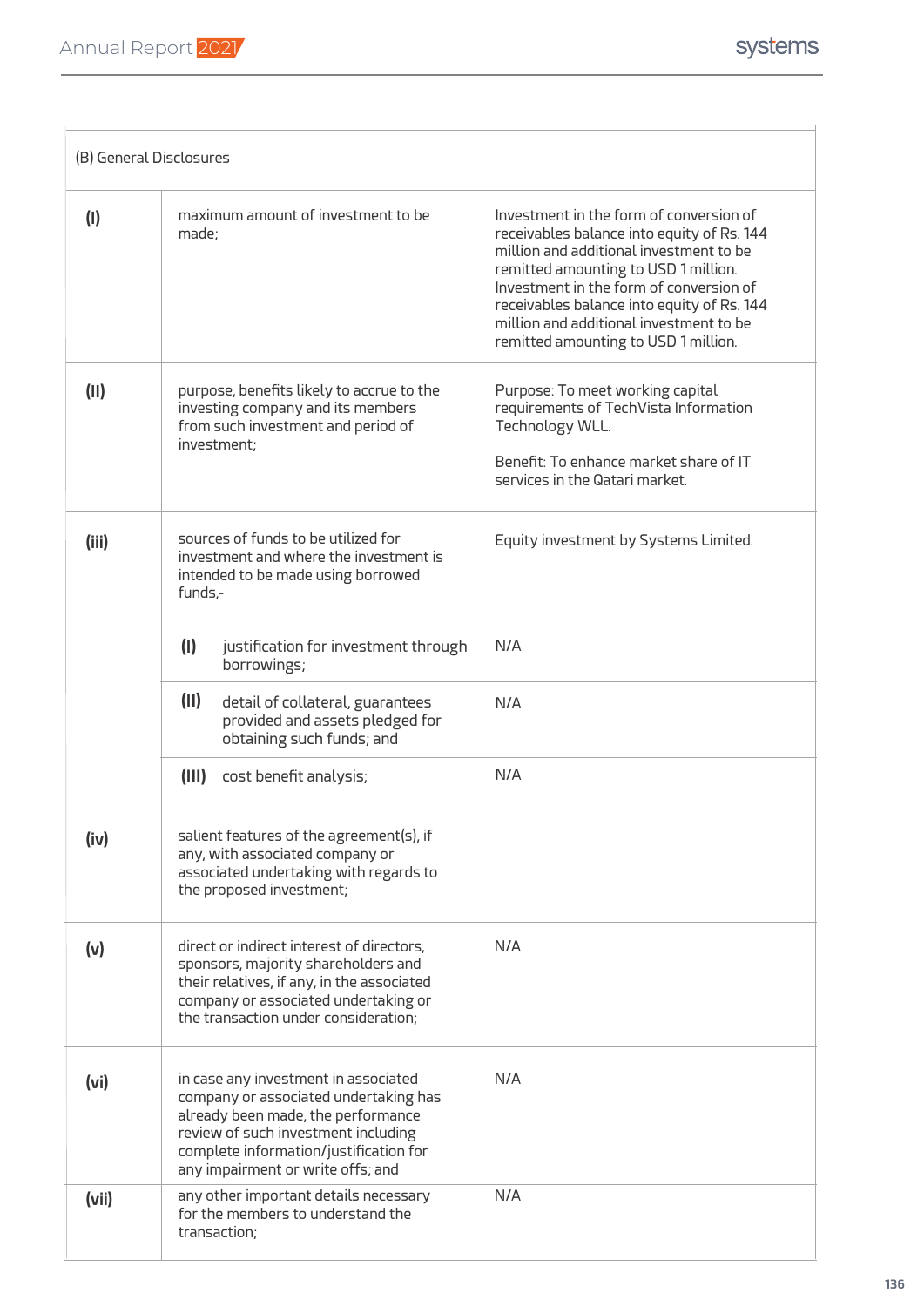| In case of investments in the form of loans, advances and guarantees, following disclosures in addition to<br>those provided under clause (a) of sub-regulation (1) of regulation 3 shall be made,- |                                                                                                                                                                                                                                                                                              |     |  |  |
|-----------------------------------------------------------------------------------------------------------------------------------------------------------------------------------------------------|----------------------------------------------------------------------------------------------------------------------------------------------------------------------------------------------------------------------------------------------------------------------------------------------|-----|--|--|
| (1)                                                                                                                                                                                                 | category-wise amount of investment;                                                                                                                                                                                                                                                          | N/A |  |  |
| (1)                                                                                                                                                                                                 | average borrowing cost of the investing<br>company, the Karachi Inter Bank Offered<br>Rate (KIBOR) for the relevant period, rate<br>of return for Shariah compliant products<br>and rate of return for unfunded facilities,<br>as the case may be, for the relevant<br>period                | N/A |  |  |
| (1)                                                                                                                                                                                                 | rate of interest, mark-up, profit, fees or<br>commission etc to be charged by<br>investing company                                                                                                                                                                                           | N/A |  |  |
| (1)                                                                                                                                                                                                 | particulars of collateral or security to be<br>obtained in relation to the proposed<br>investment:                                                                                                                                                                                           | N/A |  |  |
| (1)                                                                                                                                                                                                 | If the investment carries conversion<br>feature i.e. it is convertible into securities,<br>this fact along with terms and conditions<br>including conversion formula,<br>circumstances in which the conversion<br>may take place and the time when the<br>conversion may be exercisable; and | N/A |  |  |
| (v <sub>i</sub> )                                                                                                                                                                                   | repayment schedule and terms and<br>conditions of loans or advances to be<br>given to the associated company or<br>associated undertaking;                                                                                                                                                   | N/A |  |  |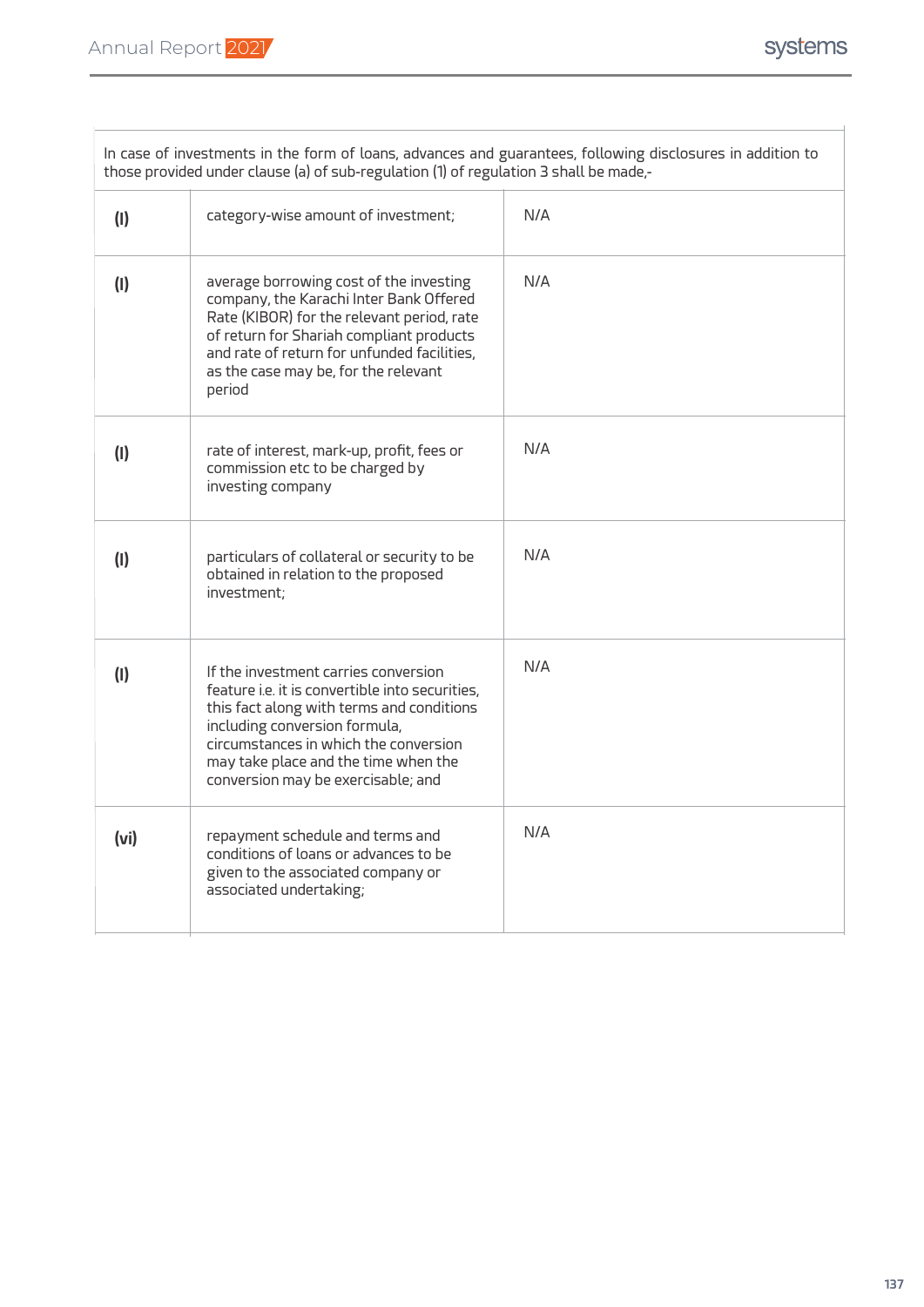### **AGENDA ITEM NO.8**

The Board of the Company recommends the shareholders to ratify the incorporation of a holding company through its associate, E-Processing Systems (Private) Limited in Netherlands as per the details provided hereunder:

# **PURPOSE:**

In order to facilitate the resident companies (Start-ups and FinTech's), having innovative and/or scalable businesses with a potential for high growth, to raise capital from abroad, State Bank of Pakistan under FE Manual Chapter 20 Rule 13 (b) allows a company to set up a holding company abroad, whereby shareholding of the local company is mirrored in the foreign holding company at equal value.

### **JUSTIFICATION:**

The Company took advantage of the FE Manual Chapter 20 Rule 13 (b) to attract foreign investors, primarily the Gates Foundation and other prospective institutional investors and venture capitalists. Subsequent to the incorporation of the foreign holding company, the Gates Foundation has invested in the foreign holding company.

### **DIRECT OR INDIRECT INTEREST OF DIRECTORS, SPONSORS, MAJORITY SHAREHOLDERS AND THEIR RELATIVES, IF ANY, IN THE ASSOCIATED COMPANY OR ASSOCIATED UNDERTAKING OR THE TRANSACTION UNDER CONSIDERATION:**

1. Mr. Aezaz Hussain, Chairman and Mr. Asif Peer, CEO of Systems Limited are also directors of E-Processing (Private) Limited.

2. Mr. Aezaz Hussain, Chairman, Mr. Arshad Masood, Director and Mr. Asif Peer, CEO of Systems Limited are also member in E-Processing Systems (Private) Limited either directly or through direct relatives.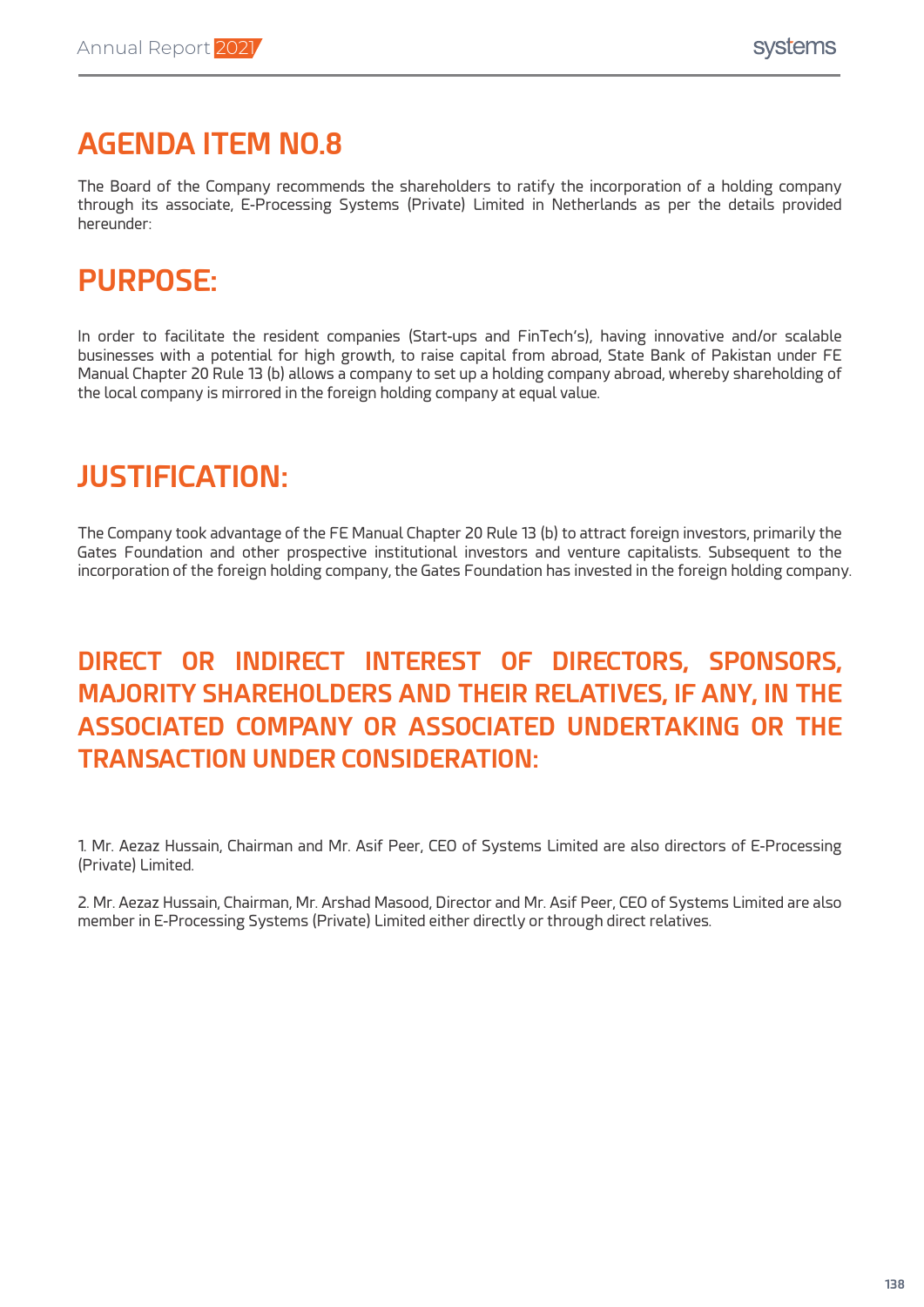### **SHAREHOLDERS' INFORMATION**

#### **REGISTERED OFFICE**

E-1, Sehjpal Near DHA Phase - VIII (Ex.-Air Avenue), Lahore Cantt. T: +92 42 111-797-836 F: +92 42 3 636 8857

#### **SHARE REGISTRAR**

THK Associates (Private) Limited. Plot no. 32-C, Jami Commercial, Street 2, DHA Phase VII, Karachi T: +92 21 111-000-322 F: +92 21 3 531 0187

#### **LISTING ON STOCK EXCHANGES**

Ordinary shares of Systems Limited are listed on Pakistan Stock Exchange Limited.

#### **STOCK CODE / SYMBOL**

The stock code / symbol for trading in ordinary shares of Systems Limited at Pakistan Stock Exchange in SYS.

#### **STATUTORY COMPLIANCE**

During the year, the Company has complied with all applicable provisions, filed all returns/forms and furnished all the relevant particulars as required under the repealed Companies Ordinance, 1984 (Now, Companies Act, 2017) and allied rules, the Securities and Exchange Commission of Pakistan Regulations and the listing requirements.

#### **DIVIDEND**

The Board of Directors in their meeting held on 10 March 2022 has proposed a dividend on ordinary shares at Rs. 5.00 per ordinary share and 100% bonus shares issue.

#### **BOOK CLOSURE DATES**

Share Transfer Books of the Company will remain closed from 4th April 2022 to 11 April 2022 (both days inclusive).

### **DIVIDEND REMITTANCE**

Ordinary dividend declared and approved at the Annual General Meeting will be paid within the statutory time limit of 15 days.

- (i) For shares held in physical form: to shareholders whose names appear in the Register of Members of the Company after entertaining all requests for transfer of shares lodged with the Company on or before the book closure date.
- (ii) For shares held in electronic from: to shareholders whose names appear in the statement of beneficial ownership furnished by CDC as at end of business on book closure date.

#### **WITHHOLDING OF TAX & ZAKAT ON ORDINARY DIVIDEND**

As per the provisions of the Income Tax Ordinance, 2001, income tax is deductible at source by the Company at the rate of 15% in case of filer and 30% in case on non-filer wherever applicable.

Zakat is also deductible at source form the ordinary dividend at the rate of 2.5% of the face value of the share, other than corporate holders or individuals who have provided an undertaking for nondeduction.

#### **DIVIDEND WARRANTS**

Cash dividends are paid through dividend warrants addressed to the ordinary shareholders whose names appear in the Register of Shareholders at the date of book closure. **INVESTOR'S GRIEVANCES**

#### **GENERAL MEETINGS & VOTING RIGHTS**

Pursuant to section 158 of repealed Companies Ordinance 1984 (now, section 132 of Companies Act, 2017) Systems Limited holds a General Meeting of shareholders at least once a year. Every shareholder has a right to attend the General Meeting. The notice of such meeting is sent to all the shareholders at least 21 days before the meeting and also advertised in at least one English and one Urdu newspaper having circulation in Karachi, Lahore and Islamabad. Shareholders having holding of at least 10% of voting rights may also apply to the Board of Directors to call for meeting of shareholders, and if the Board does not take action on such application within 21 days, the shareholders may themselves call the meeting. All ordinary shares issued by the Company carry equal voting rights. Generally, matters at the general meetings are decided by

a show of hands in the first instance. Voting by show of hands operates on the principle of "One Member-One Vote". If majority of shareholders raise their hands in favor of a particular resolution, it is taken as passed, unless a poll is demanded.

Since the fundamental voting principle in the Company is "One Share-One Vote", voting takes place by a poll, if demanded. On a poll being taken, the decision arrived by poll is final, overruling any decision taken on a show of hands.

To date none of the investors or shareholders has filed any significant complaint against any service provided by the Company to its shareholders.